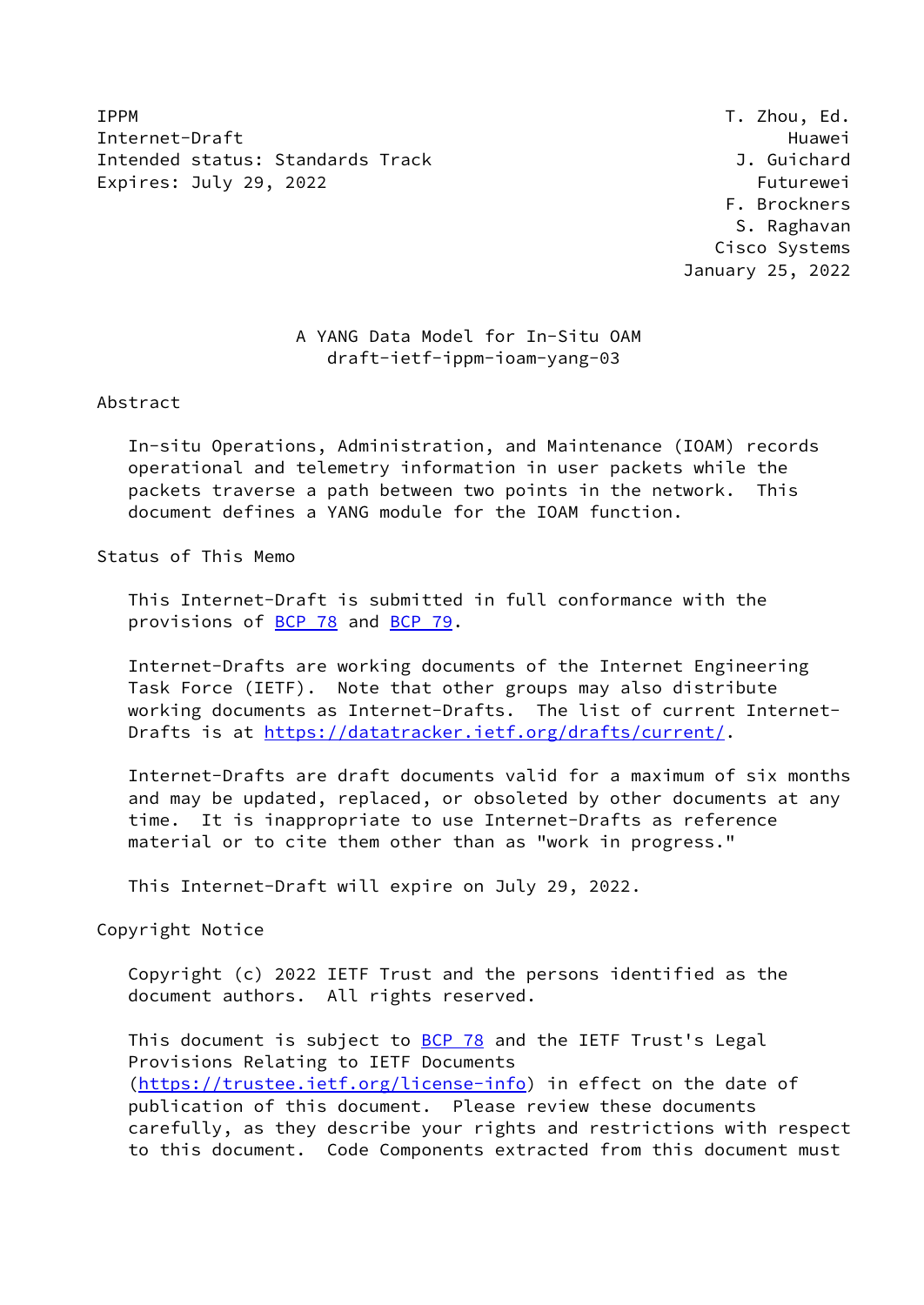Zhou, Ed., et al. Expires July 29, 2022 [Page 1]

<span id="page-1-1"></span>Internet-Draft YANG Model for IOAM January 2022

 include Simplified BSD License text as described in Section 4.e of the Trust Legal Provisions and are provided without warranty as described in the Simplified BSD License.

# Table of Contents

|                                         | $\overline{2}$  |
|-----------------------------------------|-----------------|
| Conventions used in this document<br>2. | $\overline{3}$  |
| 2.1.                                    | $\overline{3}$  |
| $3.$ Design of the IOAM YANG Data Model | $\overline{3}$  |
| 3.1.                                    | $\overline{3}$  |
| Preallocated Tracing Profile<br>3.2.    | $\overline{5}$  |
| $3.3.$ Incremental Tracing Profile      | $\underline{6}$ |
| Direct Export Profile<br>3.4.           | $\underline{6}$ |
| Proof of Transit Profile<br>3.5.        | 6               |
| Edge to Edge Profile<br>3.6.            | $\overline{1}$  |
| 4.                                      | $\mathbf{Z}$    |
| $\overline{5}$ .                        | 22              |
| 6.                                      | 23              |
| $\overline{1}$ .                        | 23              |
| 8.                                      | 23              |
| Normative References<br>8.1.            | 23              |
| Informative References<br>8.2.          | 24              |
|                                         | 25              |
| Authors' Addresses                      | 25              |

## <span id="page-1-0"></span>[1](#page-1-0). Introduction

 In-situ Operations, Administration, and Maintenance (IOAM) [\[I-D.ietf-ippm-ioam-data](#page-25-4)] records OAM information within user packets while the packets traverse a network. The data types and data formats for IOAM data records have been defined in [\[I-D.ietf-ippm-ioam-data](#page-25-4)]. The IOAM data can be embedded in many protocol encapsulations such as Network Services Header (NSH) and IPv6.

 This document defines a data model for IOAM capabilities using the YANG data modeling language [\[RFC7950](https://datatracker.ietf.org/doc/pdf/rfc7950)]. This YANG model supports five IOAM options, which are:

- o Incremental Tracing Option [[I-D.ietf-ippm-ioam-data](#page-25-4)]
- o Pre-allocated Tracing Option [\[I-D.ietf-ippm-ioam-data](#page-25-4)]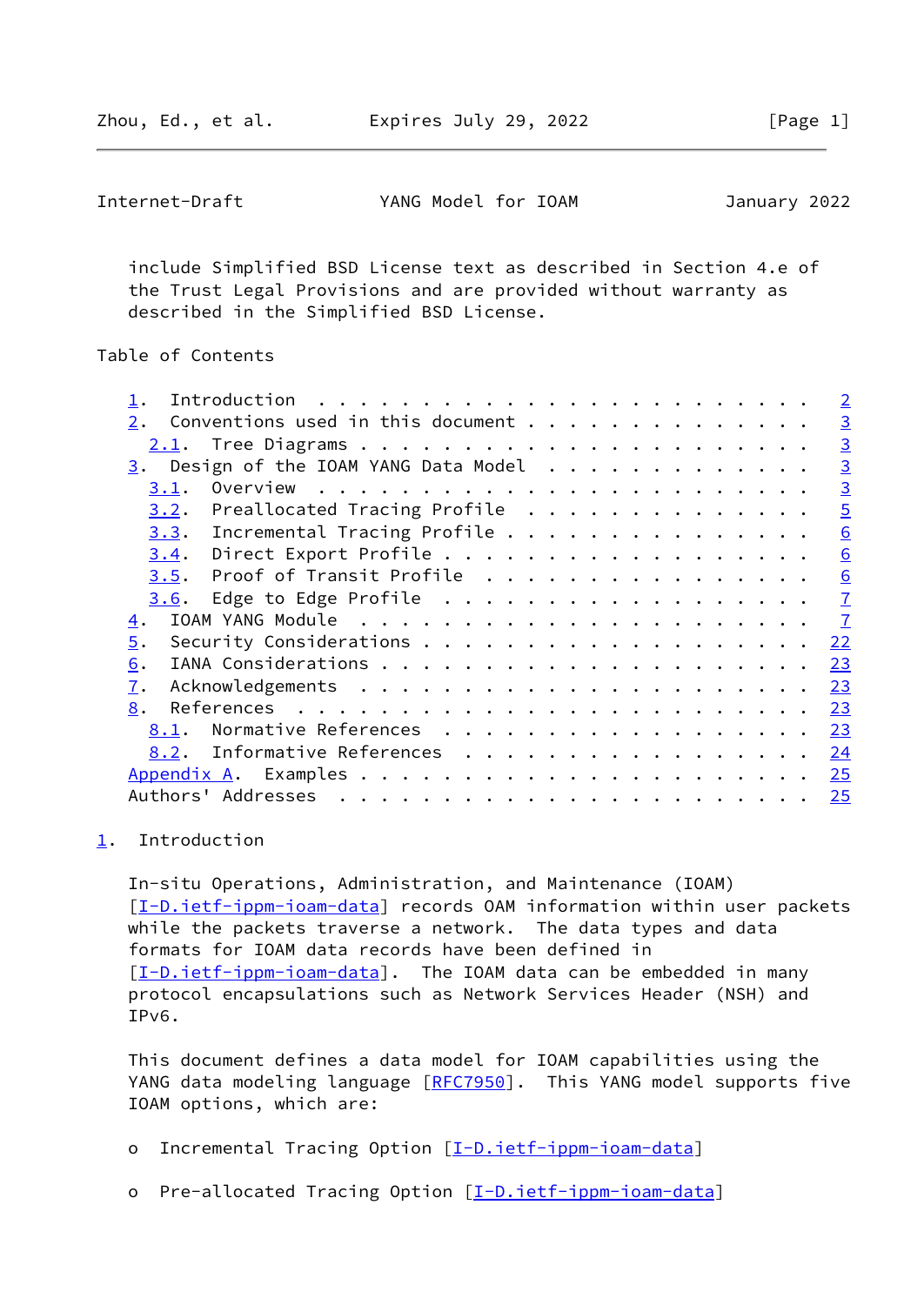- o Direct Export Option [\[I-D.ietf-ippm-ioam-direct-export](#page-25-5)]
- o Proof of Transit (PoT) Option [\[I-D.ietf-ippm-ioam-data](#page-25-4)]

| Zhou, Ed., et al. | Expires July 29, 2022 | [Page 2] |
|-------------------|-----------------------|----------|
|-------------------|-----------------------|----------|

<span id="page-2-1"></span>Internet-Draft YANG Model for IOAM January 2022

- o Edge-to-Edge Option [\[I-D.ietf-ippm-ioam-data](#page-25-4)]
- <span id="page-2-0"></span>[2](#page-2-0). Conventions used in this document

 The keywords "MUST", "MUST NOT", "REQUIRED", "SHALL", "SHALL NOT", "SHOULD", "SHOULD NOT", "RECOMMENDED", "NOT RECOMMENDED", "MAY", and "OPTIONAL" in this document are to be interpreted as described in [BCP14](https://datatracker.ietf.org/doc/pdf/bcp14), [\[RFC2119](https://datatracker.ietf.org/doc/pdf/rfc2119)], [[RFC8174](https://datatracker.ietf.org/doc/pdf/rfc8174)] when, and only when, they appear in all capitals, as shown here.

The following terms are defined in [[RFC7950\]](https://datatracker.ietf.org/doc/pdf/rfc7950) and are used in this specification:

- o augment
- o data model
- o data node

 The terminology for describing YANG data models is found in [\[RFC7950](https://datatracker.ietf.org/doc/pdf/rfc7950)].

<span id="page-2-2"></span>[2.1](#page-2-2). Tree Diagrams

 Tree diagrams used in this document follow the notation defined in [\[RFC8340](https://datatracker.ietf.org/doc/pdf/rfc8340)].

- <span id="page-2-3"></span>[3](#page-2-3). Design of the IOAM YANG Data Model
- <span id="page-2-4"></span>[3.1](#page-2-4). Overview

 The IOAM model is organized as list of profiles as shown in the following figure. Each profile associates with one flow and the corresponding IOAM information.

The "ioam-info" is a container for all the read only assistant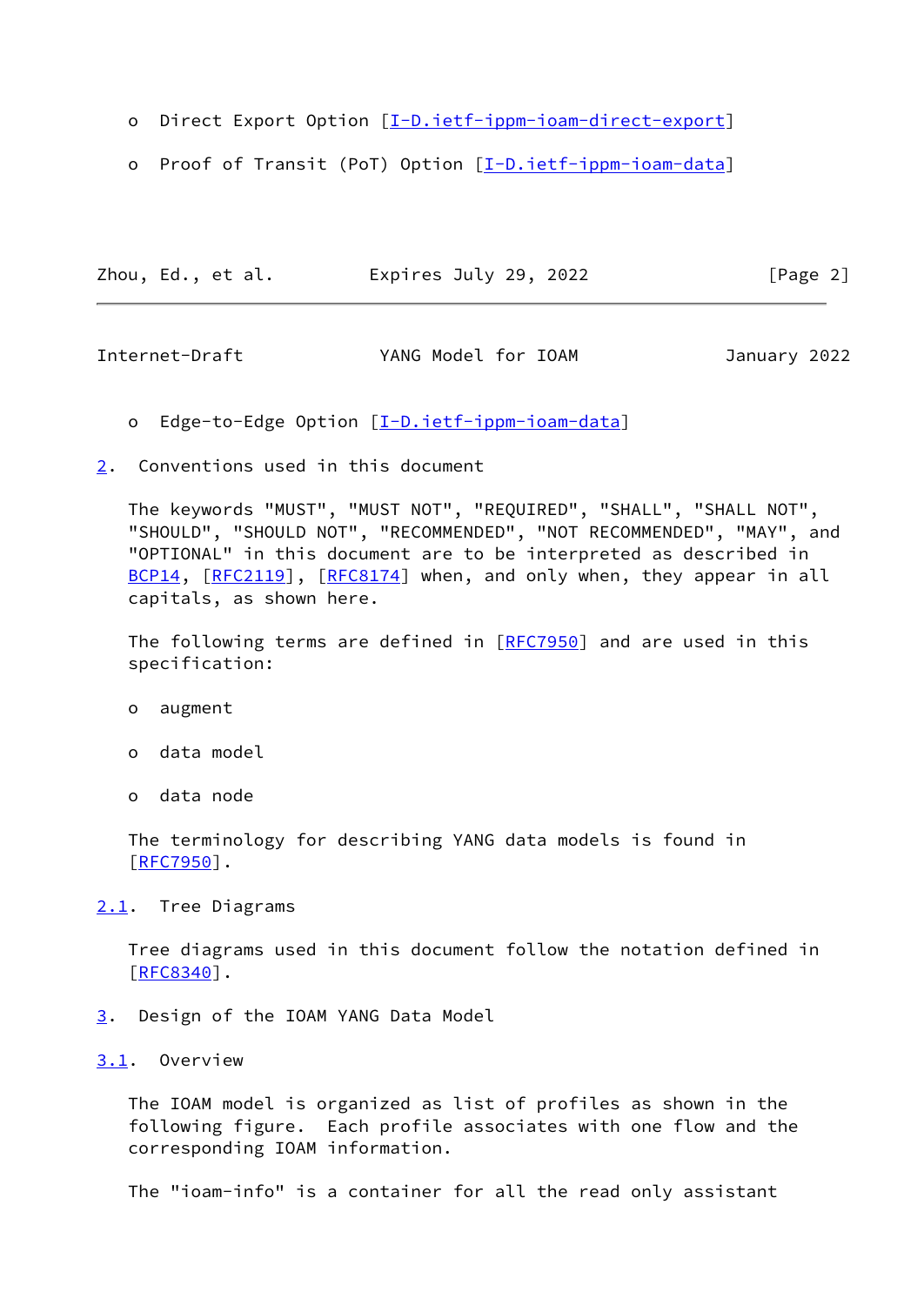information, so that monitoring systems can interpret the IOAM data.

Zhou, Ed., et al. Expires July 29, 2022 [Page 3]

Internet-Draft YANG Model for IOAM January 2022

 module: ietf-ioam +--rw ioam +--ro ioam-info | +--ro timestamp-type? identityref | +--ro available-interface\* [if-name] | +--ro if-name -> if:interfaces/interface/name +--rw ioam-profiles +--rw admin-config | +--rw enabled? boolean +--rw ioam-profile\* [profile-name] +--rw profile-name string +--rw filter | +--rw filter-type? ioam-filter-type | +--rw ace-name? -> /acl:acls/acl/aces/ace/name +--rw protocol-type? ioam-protocol-type +--rw incremental-tracing-profile {incremental-trace}? | ... +--rw preallocated-tracing-profile {preallocated-trace}? | ... +--rw direct-export-profile {direct-export}? | ... +--rw pot-profile {proof-of-transit}? | ... +--rw e2e-profile {edge-to-edge}? ...

 In the "ioam-profiles", the "enabled" is an administrative configuration. When it is set to true, IOAM configuration is enabled for the system. Meanwhile, the IOAM data-plane functionality is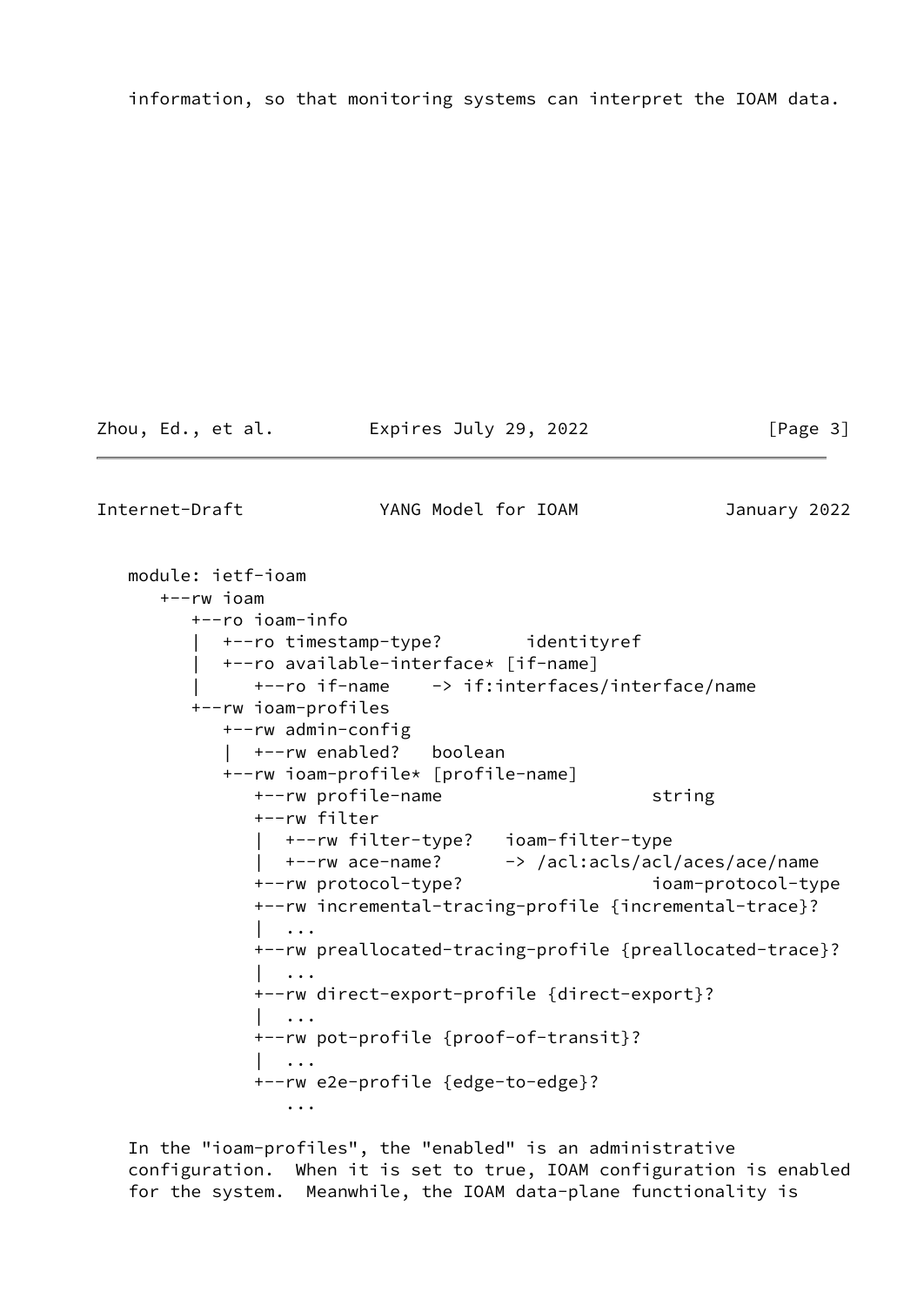enabled.

 The "filter" is used to identify a flow, where the IOAM profile can apply. There may be multiple filter types. ACL [\[RFC8519](https://datatracker.ietf.org/doc/pdf/rfc8519)] is a common way to specify a flow. Each IOAM profile can associate with an ACE(Access Control Entry). IOAM actions MUST be driven by the accepted packets, when the matched ACE "forwarding" action is "accept".

 The IOAM data can be encapsulated into multiple protocols, e.g., IPv6 [\[I-D.ietf-ippm-ioam-ipv6-options](#page-27-3)] and NSH [[I-D.ietf-sfc-ioam-nsh\]](#page-27-4). The "protocol-type" is used to indicate where the IOAM is applied. For example, if the "protocol-type" is IPv6, the IOAM ingress node will encapsulate the associated flow with the IPv6-IOAM [\[I-D.ietf-ippm-ioam-ipv6-options](#page-27-3)] format.

 IOAM data includes five encapsulation types, i.e., incremental tracing data, preallocated tracing data, direct export data, proof of transit data and end to end data. In practice, multiple IOAM data

| Zhou, Ed., et al. | Expires July 29, 2022 | [Page 4] |
|-------------------|-----------------------|----------|
|                   |                       |          |

<span id="page-4-1"></span>Internet-Draft YANG Model for IOAM January 2022

 types can be encapsulated into the same IOAM header. The "ioam profile" contains a set of sub-profiles, each of which relates to one encapsulation type. The configured object may not support all the sub-profiles. The supported sub-profiles are indicated by 5 defined features, i.e., "incremental-trace", "preallocated-trace", "direct export", "proof-of-transit", "edge-to-edge".

<span id="page-4-0"></span>[3.2](#page-4-0). Preallocated Tracing Profile

 The IOAM tracing data is expected to be collected at every node that a packet traverses to ensure visibility into the entire path a packet takes within an IOAM domain. The preallocated tracing option will create pre-allocated space for each node to populate its information . The "preallocated-tracing-profile" contains the detailed information for the preallocated tracing data. The information includes:

- o enabled: indicates whether the preallocated tracing profile is enabled.
- o node-action: indicates the operation (e.g., encapsulate IOAM header, transit the IOAM data, or decapsulate IOAM header) applied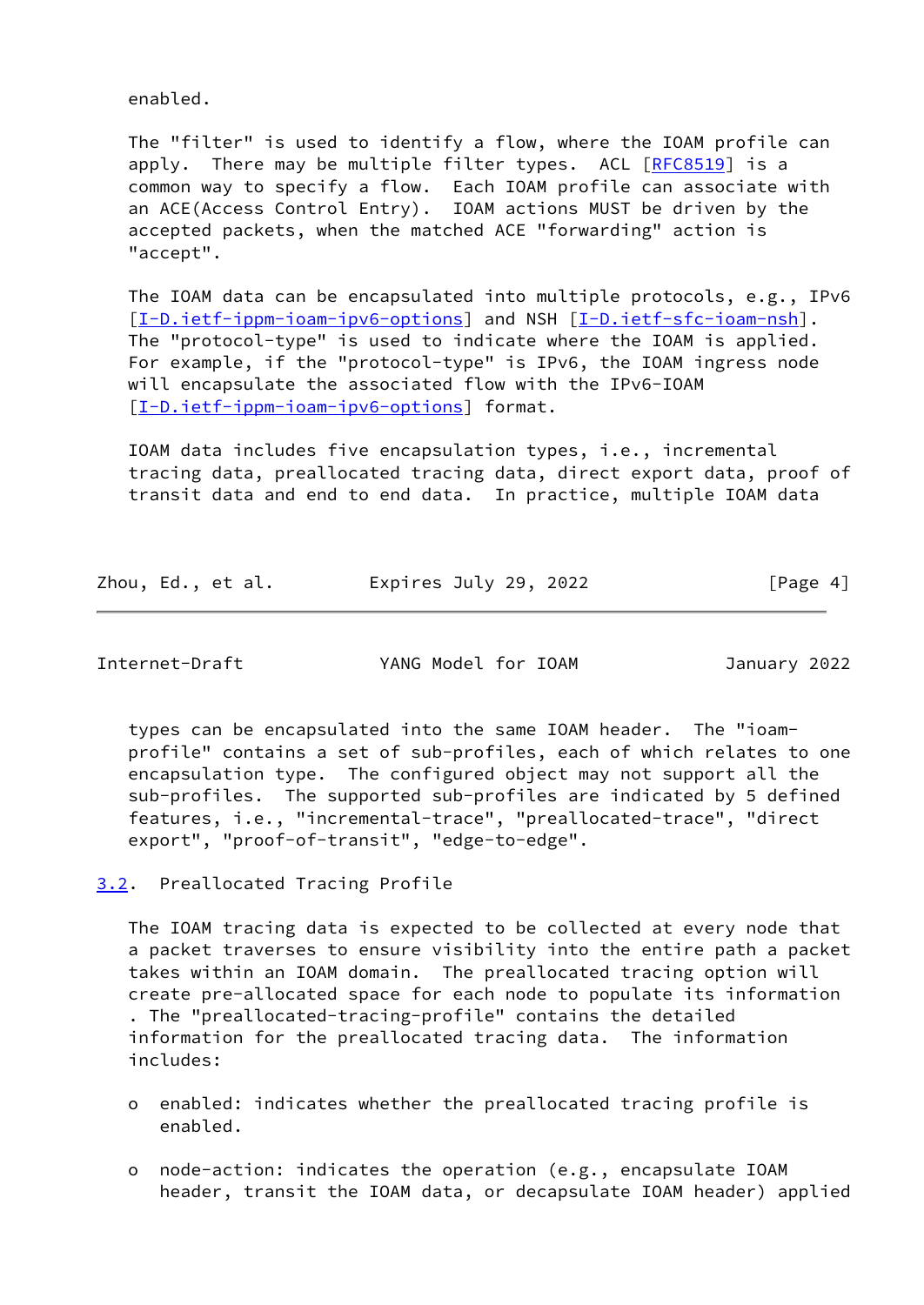to the dedicated flow.

- o use-namespace: indicate the namespace used for the trace types.
- o trace-type: indicates the per-hop data to be captured by the IOAM enabled nodes and included in the node data list.
- o Loopback mode is used to send a copy of a packet back towards the source.
- o Active mode indicates that a packet is used for active measurement.

```
 +--rw preallocated-tracing-profile {preallocated-trace}?
   +--rw enabled? boolean
   +--rw node-action? ioam-node-action
   +--rw trace-types
   | +--rw use-namespace? ioam-namespace
   | +--rw trace-type* ioam-trace-type
   +--rw enable-loopback-mode? boolean
   +--rw enable-active-mode? boolean
```

| Zhou, Ed., et al. | Expires July 29, 2022 | [Page 5] |
|-------------------|-----------------------|----------|
|-------------------|-----------------------|----------|

<span id="page-5-1"></span>Internet-Draft YANG Model for IOAM January 2022

### <span id="page-5-0"></span>[3.3](#page-5-0). Incremental Tracing Profile

 The incremental tracing option contains a variable node data fields where each node allocates and pushes its node data immediately following the option header. The "incremental-tracing-profile" contains the detailed information for the incremental tracing data. The detailed information is the same as the Preallocated Tracing Profile, but with one more variable, "max-length", which restricts the length of the IOAM header.

 +--rw incremental-tracing-profile {incremental-trace}? +--rw enabled? boolean +--rw node-action? ioam-node-action +--rw trace-types | +--rw use-namespace? ioam-namespace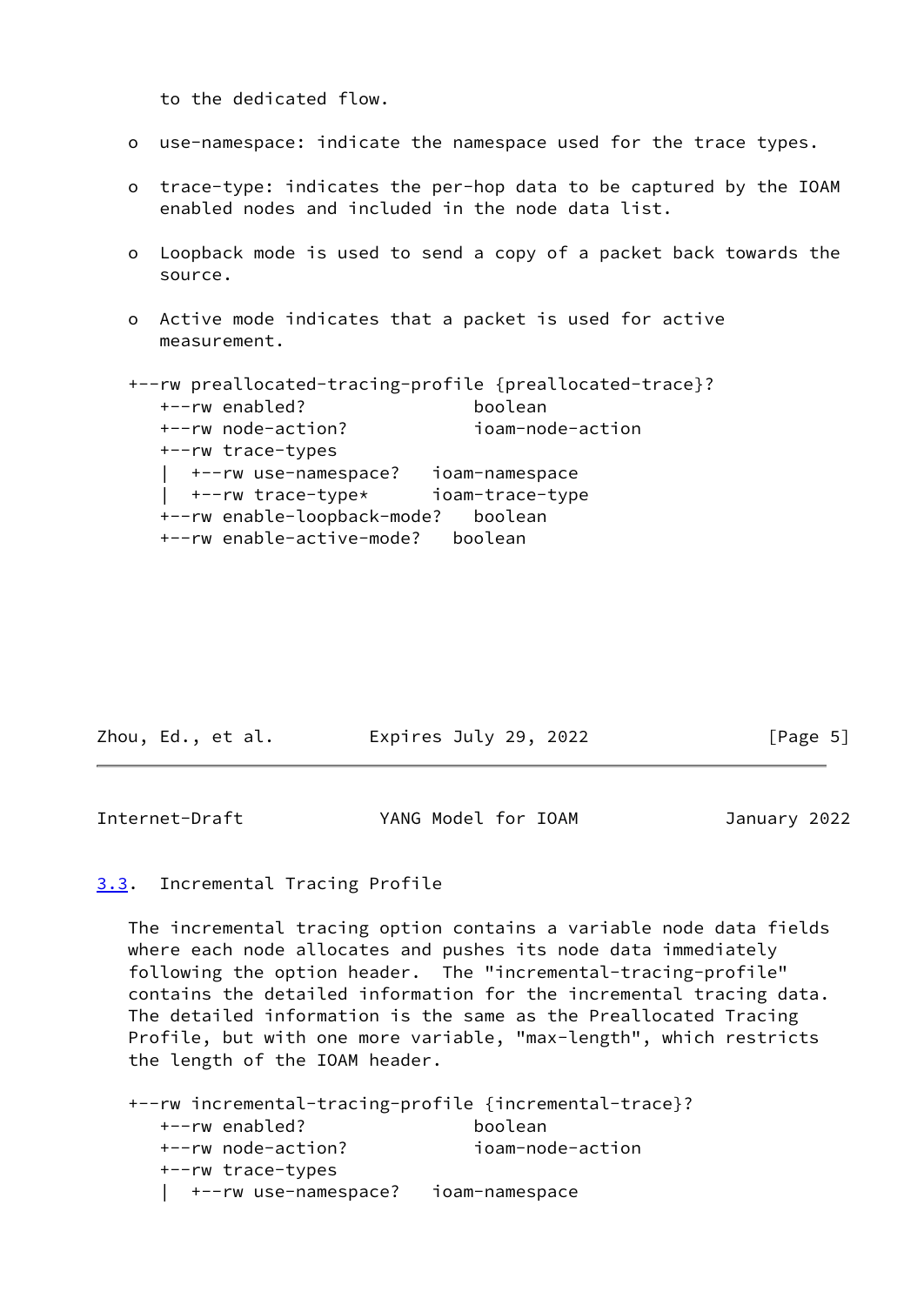| +--rw trace-type\* ioam-trace-type +--rw enable-loopback-mode? boolean +--rw enable-active-mode? boolean +--rw max-length? uint32

<span id="page-6-0"></span>[3.4](#page-6-0). Direct Export Profile

 The direct export option is used as a trigger for IOAM nodes to export IOAM data to a receiving entity (or entities). The "direct export-profile" contains the detailed information for the direct export data. The detailed information is the same as the Preallocated Tracing Profile, but with one more optional variable, "flow-id", which is used to correlate the exported data of the same flow from multiple nodes and from multiple packets.

 +--rw direct-export-profile {direct-export}? +--rw enabled? boolean +--rw node-action? ioam-node-action +--rw trace-types | +--rw use-namespace? ioam-namespace | +--rw trace-type\* ioam-trace-type +--rw enable-loopback-mode? boolean +--rw enable-active-mode? boolean +--rw flow-id? uint32

<span id="page-6-1"></span>[3.5](#page-6-1). Proof of Transit Profile

 The IOAM Proof of Transit data is to support the path or service function chain verification use cases. The "pot-profile" contains the detailed information for the proof of transit data. "pot-type" indicates a particular POT variant that specifies the POT data that is included. There may be several POT types, which have different configuration data. To align with  $[I-D.iet f-jppm-i\rho a m-data]$ , this

| Expires July 29, 2022<br>Zhou, Ed., et al. | [Page 6] |
|--------------------------------------------|----------|
|--------------------------------------------|----------|

<span id="page-6-3"></span>Internet-Draft YANG Model for IOAM January 2022

 document only defines IOAM POT type 0. User need to augment this module for the configuration of a specifc POT type.

 +--rw pot-profile {proof-of-transit}? +--rw enabled? boolean +--rw pot-type? ioam-pot-type

<span id="page-6-2"></span>[3.6](#page-6-2). Edge to Edge Profile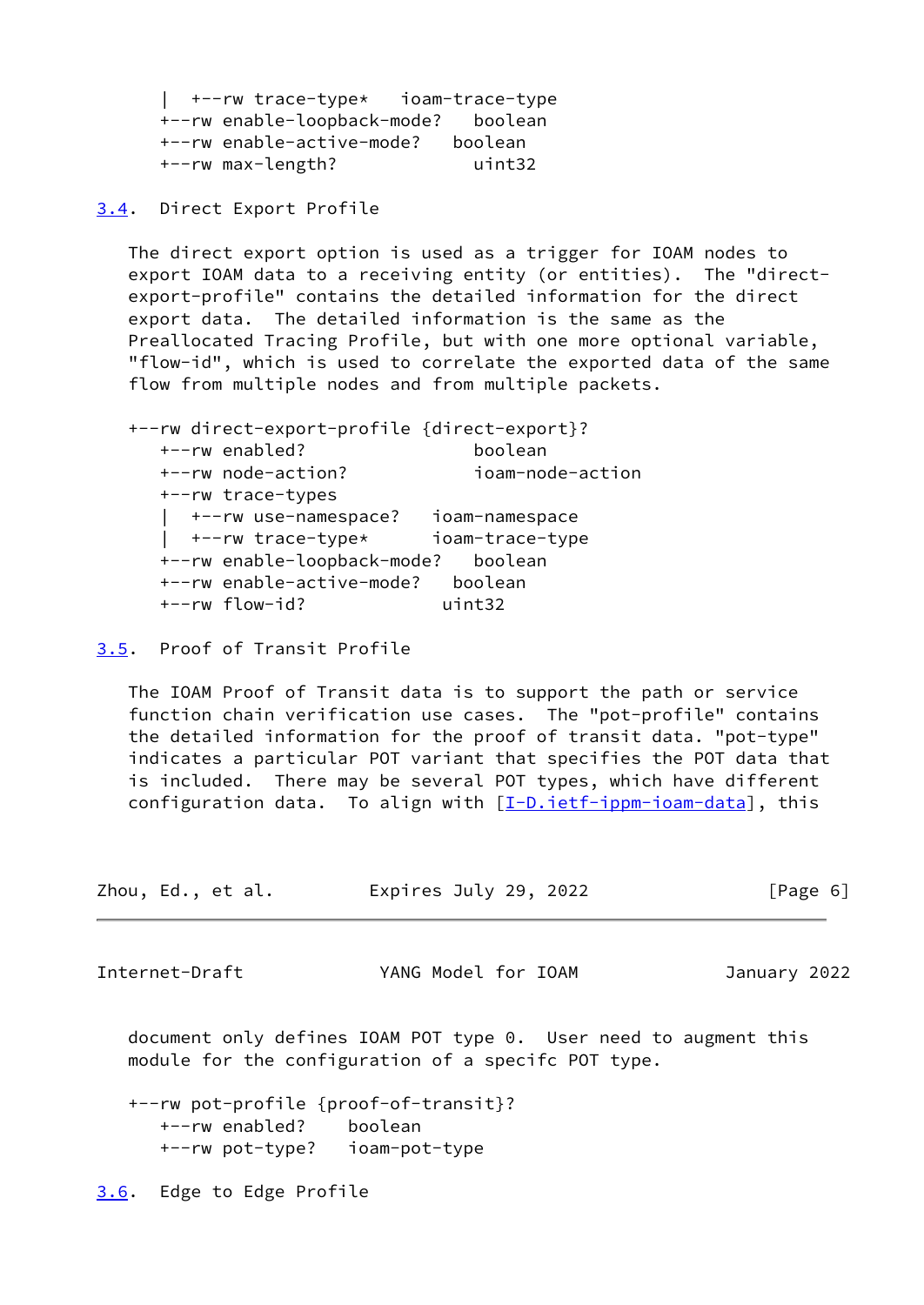The IOAM edge to edge option is to carry data that is added by the IOAM encapsulating node and interpreted by IOAM decapsulating node. The "e2e-profile" contains the detailed information for the edge to edge data. The detailed information includes:

- o enabled: indicates whether the edge to edge profile is enabled.
- o node-action is the same semantic as in **Section 2.2**.
- o use-namespace: indicate the namespace used for the edge to edge types.
- o e2e-type indicates data to be carried from the ingress IOAM node to the egress IOAM node.

```
 +--rw e2e-profile {edge-to-edge}?
   +--rw enabled? boolean
   +--rw node-action? ioam-node-action
   +--rw e2e-types
      +--rw use-namespace? ioam-namespace
      +--rw e2e-type* ioam-e2e-type
```
## <span id="page-7-0"></span>[4](#page-7-0). IOAM YANG Module

```
 <CODE BEGINS> file "ietf-ioam@2022-01-25.yang"
 module ietf-ioam {
   yang-version 1.1;
   namespace "urn:ietf:params:xml:ns:yang:ietf-ioam";
   prefix "ioam";
```

```
 import ietf-access-control-list {
   prefix "acl";
   reference
     "RFC 8519: YANG Data Model for Network Access Control
      Lists (ACLs)";
 }
```

```
 import ietf-interfaces {
  prefix "if";
```
Zhou, Ed., et al. Expires July 29, 2022 [Page 7]

| YANG Model for IOAM<br>Internet-Draft<br>January 2022 |  |
|-------------------------------------------------------|--|
|-------------------------------------------------------|--|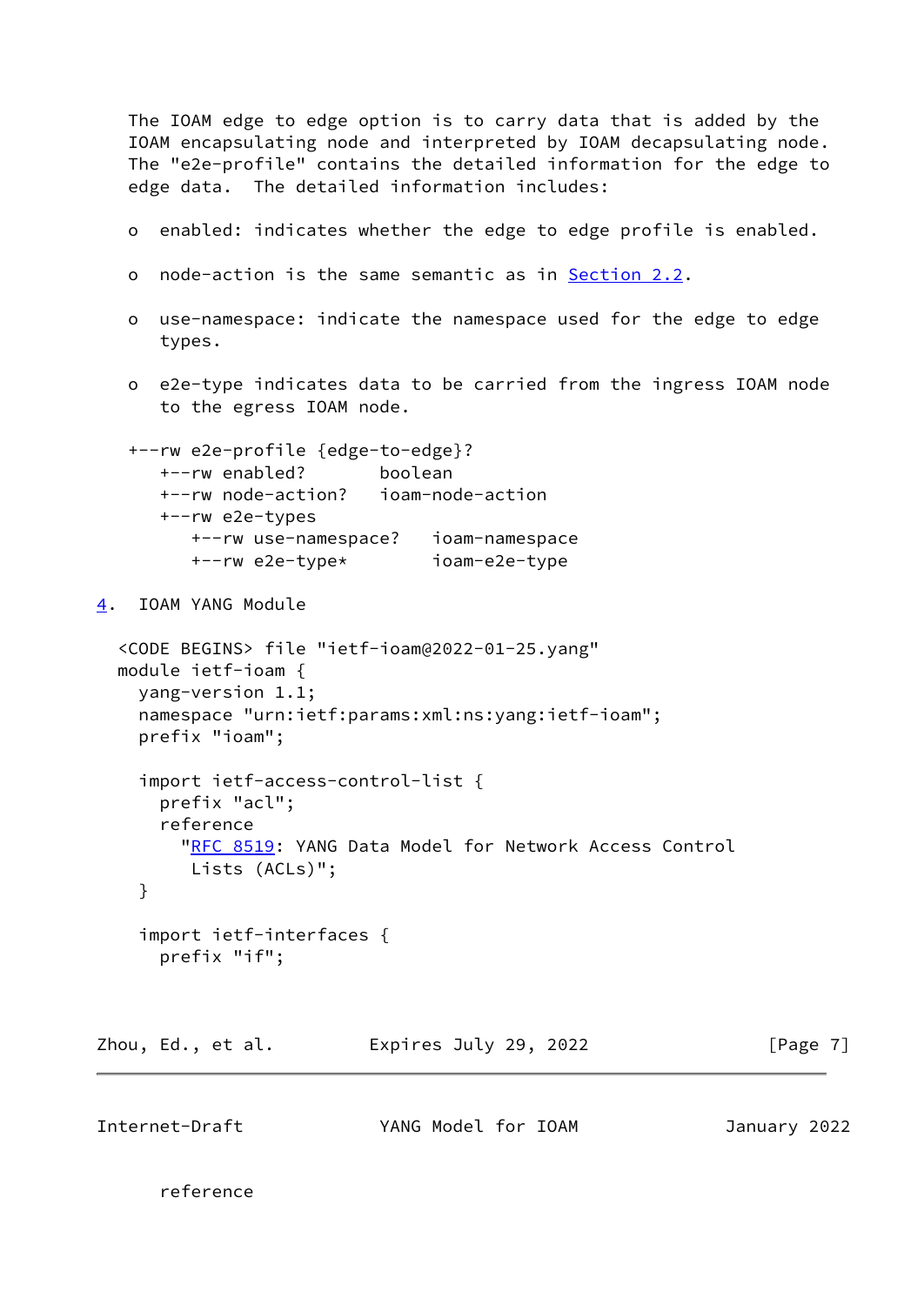```
"RFC 8343: A YANG Data Model for Interface Management";
  }
  import ietf-lime-time-types {
   prefix "lime";
    reference
      "RFC 8532: Generic YANG Data Model for the Management of
       Operations, Administration, and Maintenance (OAM) Protocols
       That Use Connectionless Communications";
  }
  organization
    "IETF IPPM (IP Performance Metrics) Working Group";
  contact
    "WG Web: <https://datatracker.ietf.org/wg/ippm>
   WG List: <ippm@ietf.org>
     Editor: zhoutianran@huawei.com
     Editor: james.n.guichard@futurewei.com
     Editor: fbrockne@cisco.com
     Editor: srihari@cisco.com";
  description
    "This YANG module specifies a vendor-independent data
     model for the In Situ OAM (IOAM).
    Copyright (c) 2021 IETF Trust and the persons identified as
    authors of the code. All rights reserved.
   Redistribution and use in source and binary forms, with or
   without modification, is permitted pursuant to, and subject
    to the license terms contained in, the Simplified BSD License
    Section 4.c of the IETF Trust's Legal Provisions
   Relating to IETF Documents
    (http://trustee.ietf.org/license-info).
   This version of this YANG module is part of RFC XXXX; see the
   RFC itself for full legal notices.";
  revision 2022-01-25 {
   description "First revision.";
    reference "RFC XXXX: A YANG Data Model for In-Situ OAM";
  }
/*
 * FEATURES
  */
```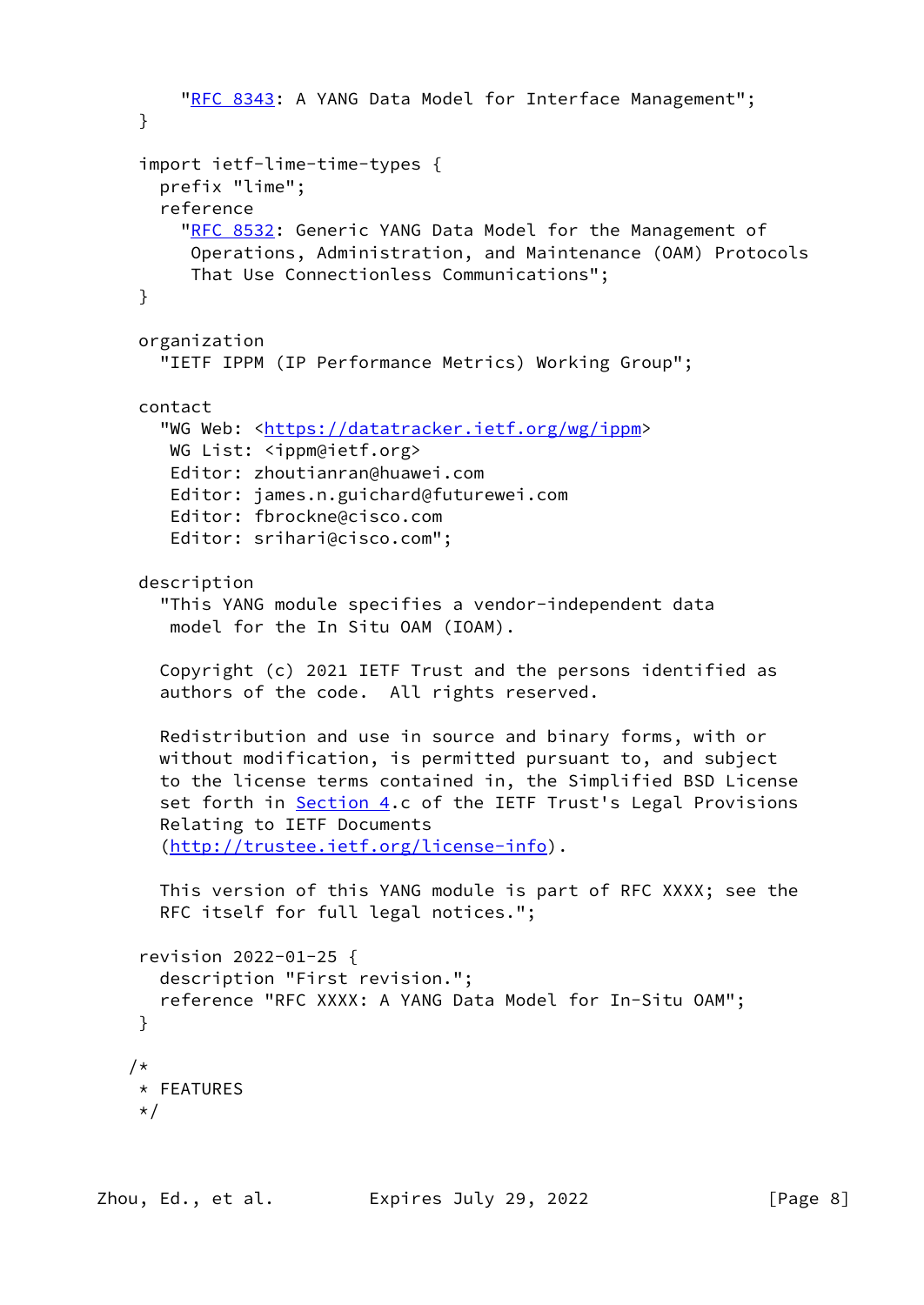```
Internet-Draft YANG Model for IOAM January 2022
     feature incremental-trace
     {
       description
         "This feature indicated that the incremental tracing option is
          supported";
       reference "RFC XXXX: Data Fields for In-situ OAM";
     }
     feature preallocated-trace
     {
       description
         "This feature indicated that the preallocated tracing option is
          supported";
       reference "RFC XXXX: Data Fields for In-situ OAM";
     }
     feature direct-export
     {
       description
         "This feature indicated that the direct export option is
          supported";
       reference "RFC XXXX: In-situ OAM Direct Exporting";
     }
     feature proof-of-transit
     {
       description
         "This feature indicated that the proof of transit option is
          supported";
       reference "RFC XXXX: Data Fields for In-situ OAM";
     }
     feature edge-to-edge
     {
       description
         "This feature indicated that the edge to edge option is
          supported";
       reference "RFC XXXX: Data Fields for In-situ OAM";
     }
    /*
     * IDENTITIES
     */
     identity filter {
       description
         "Base identity to represent a filter. A filter is used to
```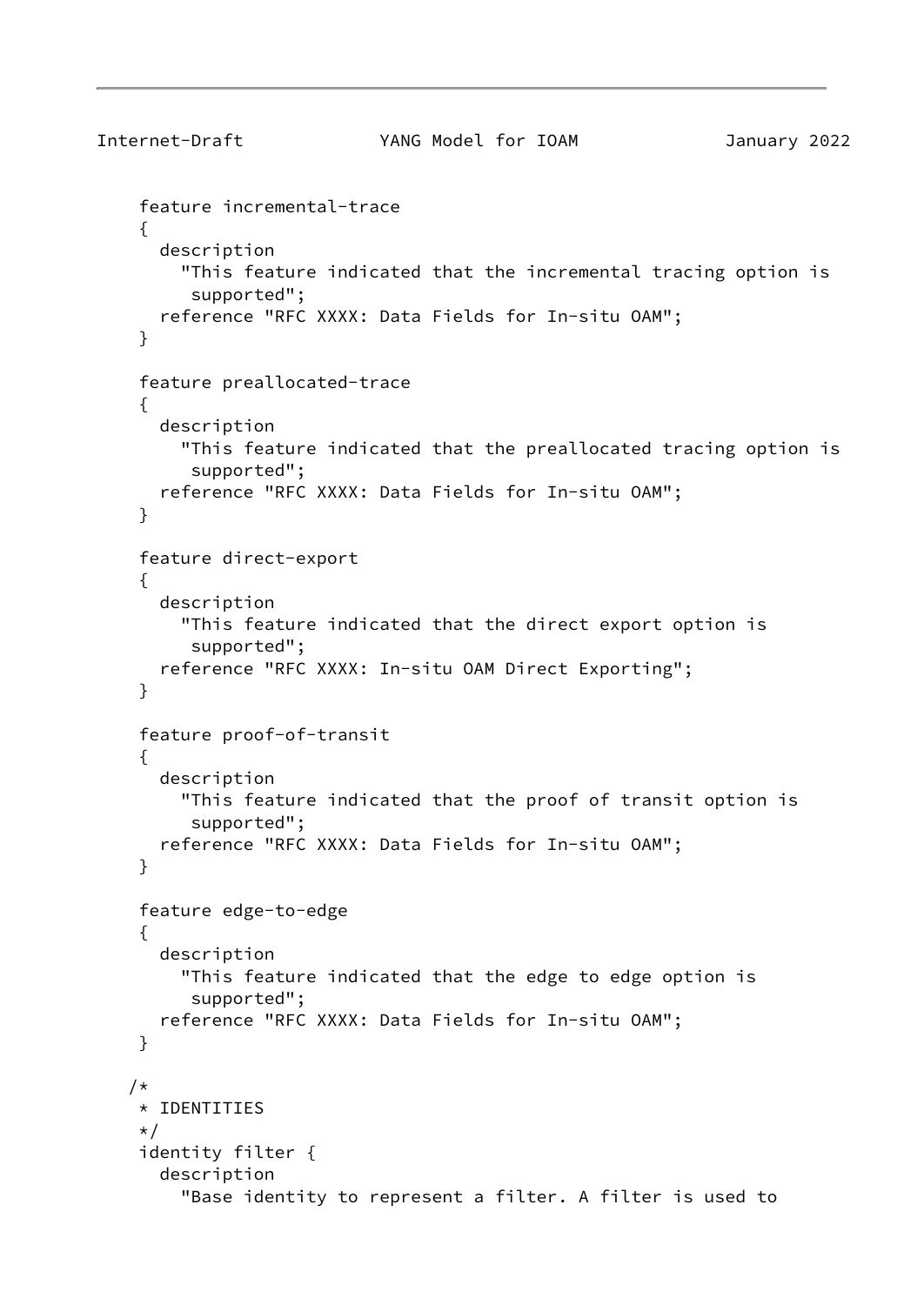```
 specify the flow to apply the IOAM profile. ";
```
Zhou, Ed., et al. expires July 29, 2022 [Page 9]

}

```
Internet-Draft YANG Model for IOAM January 2022
     identity acl-filter {
       base filter;
       description
         "Apply ACL rules to specify the flow.";
     }
     identity protocol {
       description
         "Base identity to represent the carrier protocol. It's used to
          indicate what layer and protocol the IOAM data is embedded.";
     }
     identity ipv6 {
       base protocol;
       description
         "The described IOAM data is embedded in IPv6 protocol.";
      reference "RFC XXXX: In-situ OAM IPv6 Options";
     }
     identity nsh {
       base protocol;
       description
         "The described IOAM data is embedded in NSH.";
       reference
         "RFC XXXX: Network Service Header (NSH) Encapsulation
          for In-situ OAM (IOAM) Data";
     }
     identity node-action {
       description
         "Base identity to represent the node actions. It's used to
          indicate what action the node will take.";
     }
     identity action-encapsulate {
       base node-action;
       description
         "indicate the node is to encapsulate the IOAM packet";
     }
```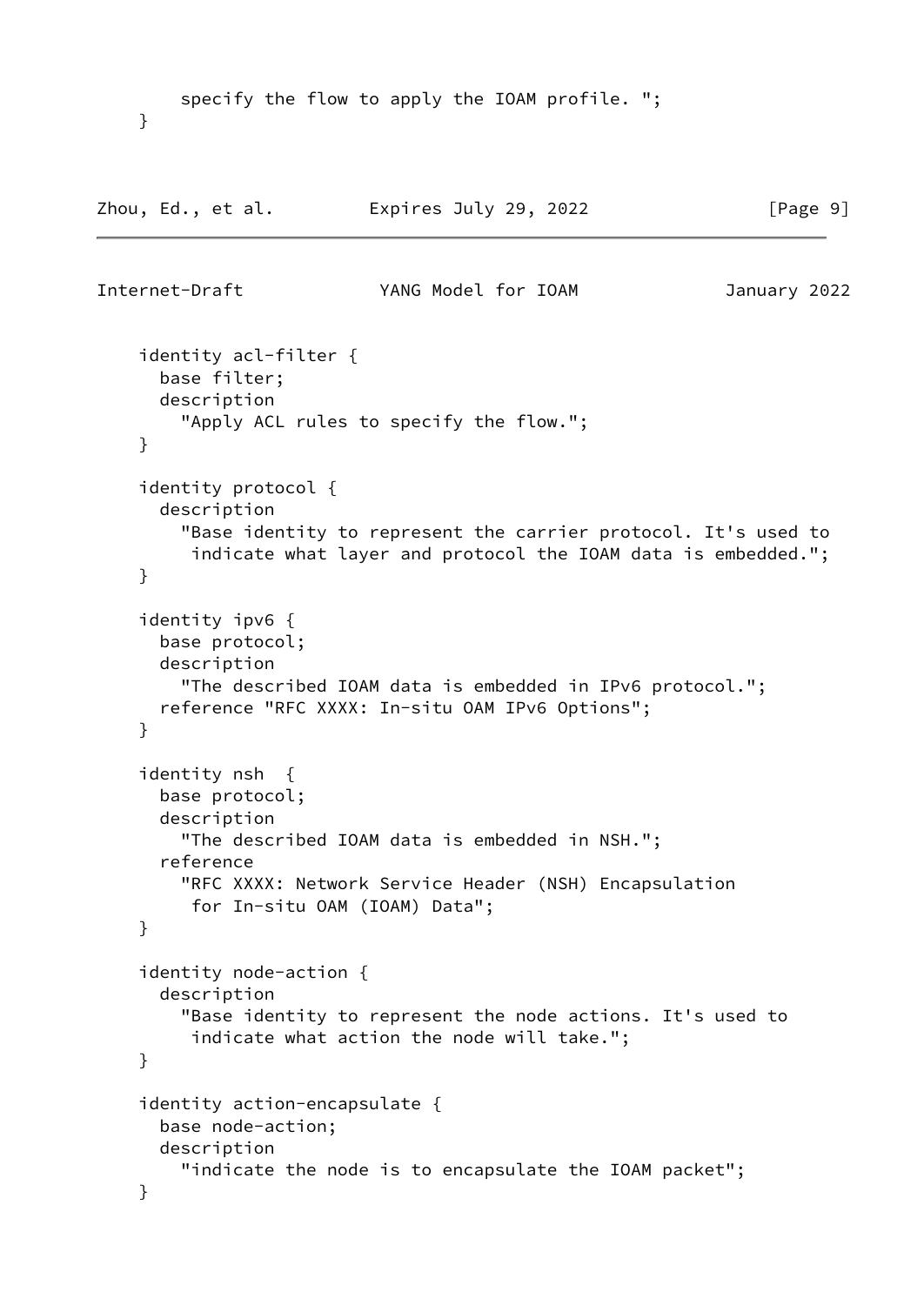```
 identity action-decapsulate {
       base node-action;
       description
         "indicate the node is to decapsulate the IOAM packet";
     }
     identity trace-type {
       description
Zhou, Ed., et al.         Expires July 29, 2022           [Page 10]
Internet-Draft YANG Model for IOAM January 2022
         "Base identity to represent trace types";
     }
     identity trace-hop-lim-node-id {
       base trace-type;
       description
         "indicates presence of Hop_Lim and node_id in the
          node data.";
     }
     identity trace-if-id {
       base trace-type;
       description
         "indicates presence of ingress_if_id and egress_if_id
          (short format) in the node data.";
     }
     identity trace-timestamp-seconds {
       base trace-type;
       description
         "indicates presence of timestamp seconds in the node data.";
     }
     identity trace-timestamp-fraction {
       base trace-type;
       description
         "indicates presence of timestamp fraction in the node data.";
     }
     identity trace-transit-delay {
       base trace-type;
       description
```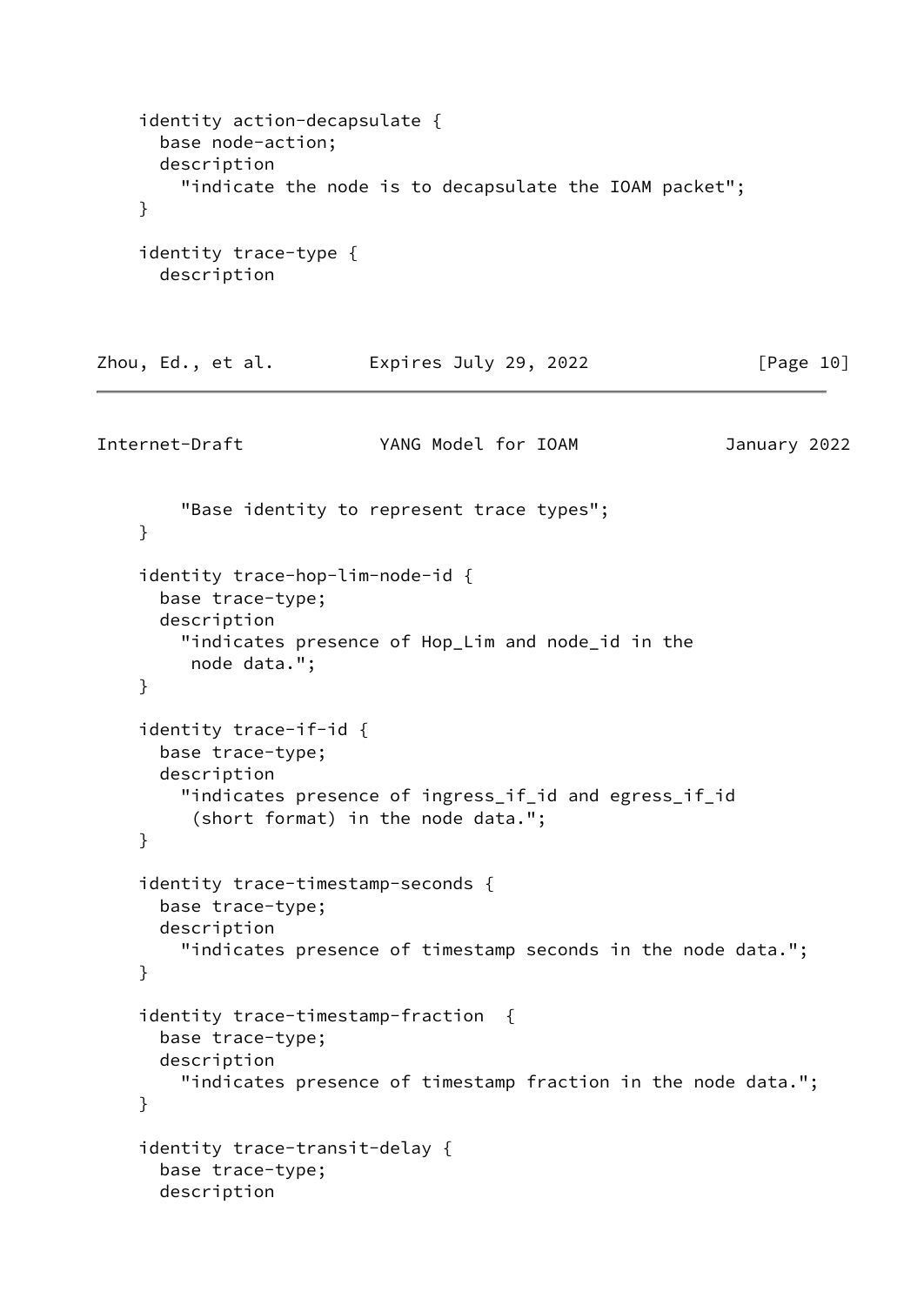```
 "indicates presence of transit delay in the node data.";
    }
     identity trace-namespace-data {
      base trace-type;
      description
         "indicates presence of namespace specific data (short format)
         in the node data.";
    }
     identity trace-queue-depth {
      base trace-type;
      description
         "indicates presence of queue depth in the node data.";
    }
Zhou, Ed., et al. Expires July 29, 2022 [Page 11]
Internet-Draft YANG Model for IOAM January 2022
     identity trace-checksum-complement {
      base trace-type;
      description
         "indicates presence of the Checksum Complement node data.";
    }
     identity trace-hop-lim-node-id-wide {
       base trace-type;
      description
         "indicates presence of Hop_Lim and node_id in wide format
         in the node data.";
    }
     identity trace-if-id-wide {
```

```
 base trace-type;
 description
```
}

```
 "indicates presence of ingress_if_id and egress_if_id in
 wide format in the node data.";
```

```
 identity trace-namespace-data-wide {
  base trace-type;
  description
     "indicates presence of IOAM-Namespace specific data in wide
      format in the node data.";
```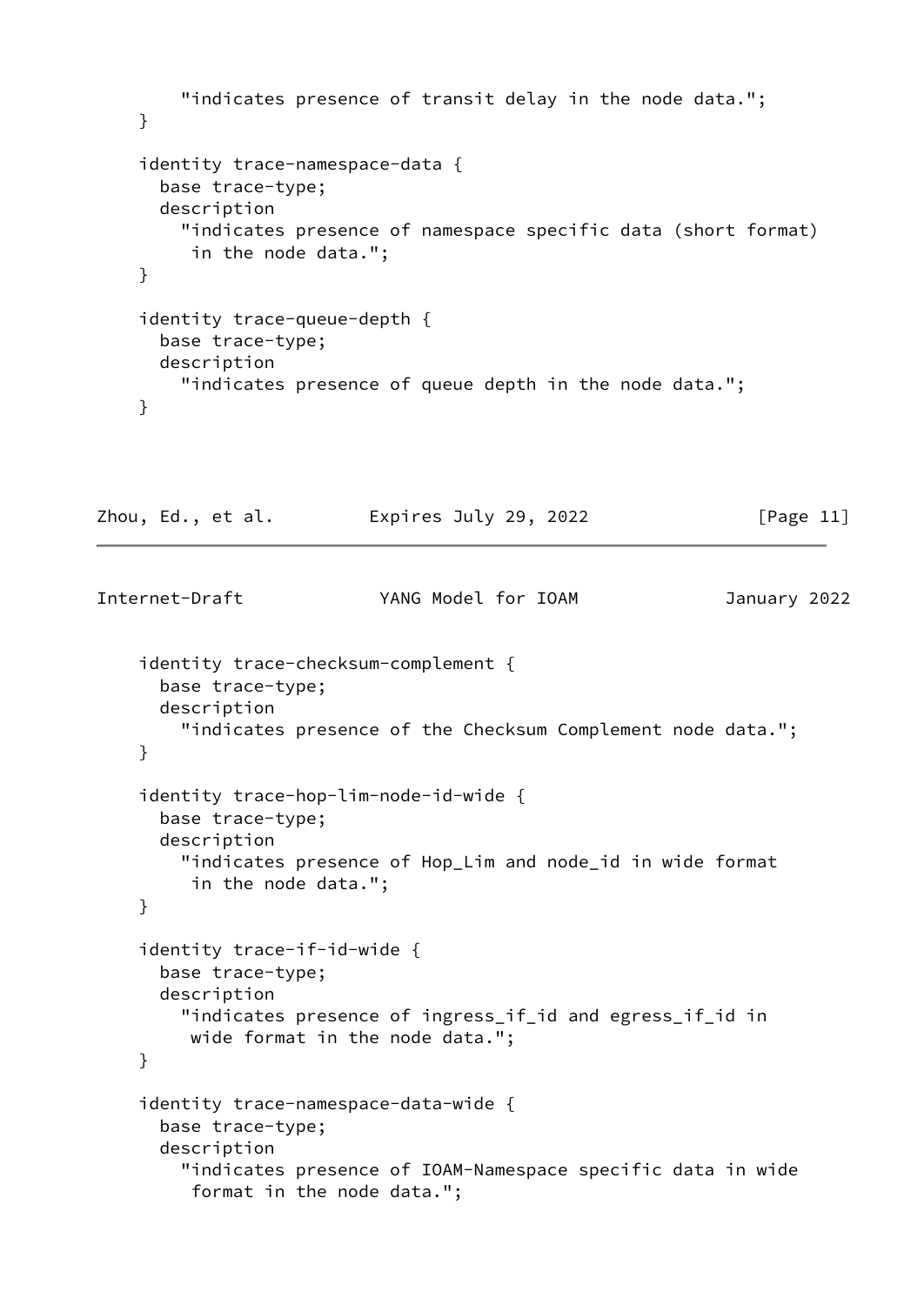```
 }
     identity trace-buffer-occupancy {
       base trace-type;
       description
         "indicates presence of buffer occupancy in the node data.";
     }
     identity trace-opaque-state-snapshot {
       base trace-type;
       description
         "indicates presence of variable length Opaque State Snapshot
          field.";
     }
     identity pot-type {
       description
         "Base identity to represent Proof of Transit (PoT) types.";
     }
     identity pot-type-0 {
       base pot-type;
       description
Zhou, Ed., et al.         Expires July 29, 2022           [Page 12]
Internet-Draft YANG Model for IOAM January 2022
         "The IOAM POT Type field value is 0. And POT data is a 16
          Octet field to carry data associated to POT procedures.";
     }
     identity e2e-type {
       description
         "Base identity to represent e2e types";
     }
     identity e2e-seq-num-64 {
       base e2e-type;
       description
         "indicates presence of a 64-bit sequence number.";
     }
     identity e2e-seq-num-32 {
       base e2e-type;
       description
```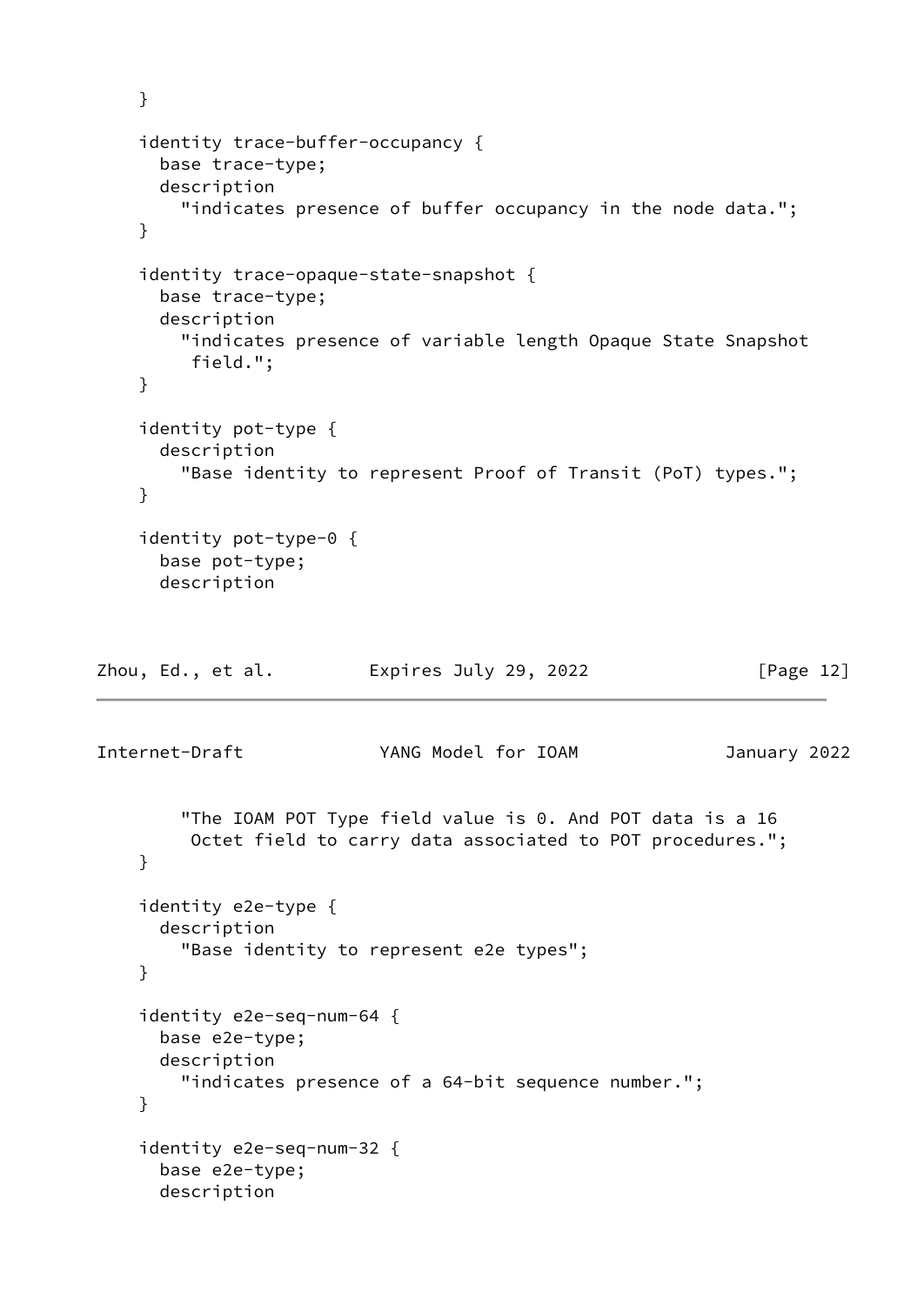```
 "indicates presence of a 32-bit sequence number.";
     }
     identity e2e-timestamp-seconds {
       base e2e-type;
       description
         "indicates presence of timestamp seconds representing the time
          at which the packet entered the IOAM-domain";
     }
     identity e2e-timestamp-fraction {
       base e2e-type;
       description
         "indicates presence of timestamp fraction representing the time
          at which the packet entered the IOAM-domain.";
     }
     identity namespace {
       description
         "Base identity to represent the Namespace-ID.";
     }
     identity default-namespace {
       base namespace;
       description
         "The Namespace-ID value of 0x0000 is defined as the
          Default-Namespace-ID and must be known to all the nodes
          implementing IOAM.";
     }
Zhou, Ed., et al.         Expires July 29, 2022           [Page 13]
Internet-Draft YANG Model for IOAM January 2022
   /*
     * TYPE DEFINITIONS
     */
     typedef ioam-filter-type {
       type identityref {
         base filter;
       }
       description
         "Specifies a known type of filter.";
     }
```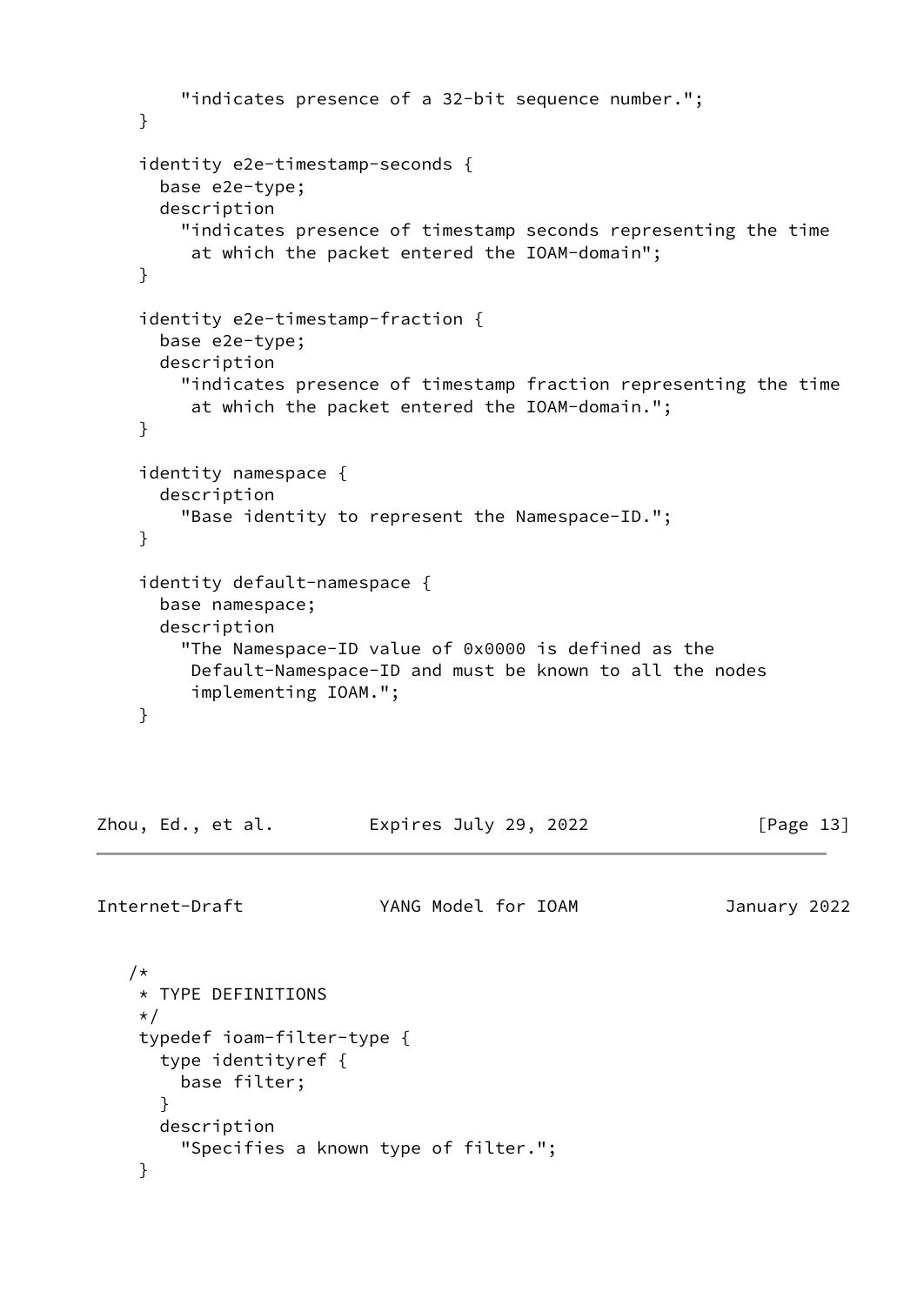```
 typedef ioam-protocol-type {
       type identityref {
         base protocol;
       }
       description
         "Specifies a known type of carrier protocol for the IOAM data.";
     }
     typedef ioam-node-action {
       type identityref {
         base node-action;
       }
       description
         "Specifies a known type of node action.";
     }
     typedef ioam-trace-type {
       type identityref {
        base trace-type;
       }
       description
         "Specifies a known trace type.";
     }
     typedef ioam-pot-type {
       type identityref {
        base pot-type;
       }
       description
         "Specifies a known pot type.";
     }
     typedef ioam-e2e-type {
       type identityref {
        base e2e-type;
       }
       description
Zhou, Ed., et al.         Expires July 29, 2022           [Page 14]
Internet-Draft YANG Model for IOAM January 2022
         "Specifies a known e2e type.";
     }
     typedef ioam-namespace {
```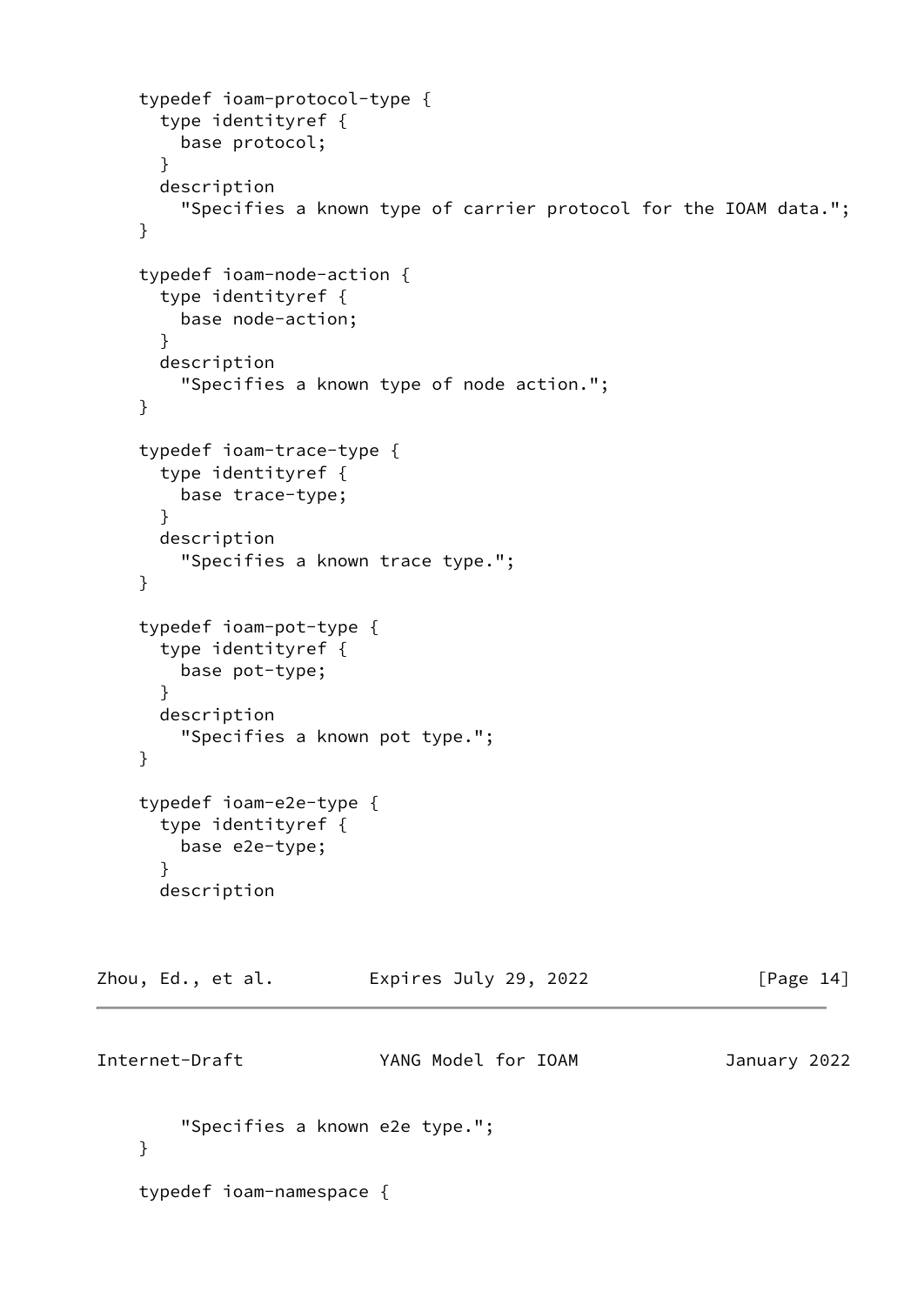```
 type identityref {
         base namespace;
       }
       description
         "Specifies the supported namespace.";
     }
    /*
     * GROUP DEFINITIONS
    \star/ grouping ioam-filter {
       description "A grouping for IOAM filter definition";
       leaf filter-type {
         type ioam-filter-type;
         description "filter type";
       }
       leaf ace-name {
         when "../filter-type = 'ioam:acl-filter'";
         type leafref {
           path "/acl:acls/acl:acl/acl:aces/acl:ace/acl:name";
 }
         description "Access Control Entry name.";
       }
     }
     grouping encap-tracing {
       description
         "A grouping for the generic configuration for
          tracing profile.";
       container trace-types {
         description
           "the list of trace types for encapsulation";
         leaf use-namespace {
           type ioam-namespace;
           description
             "the namespace used for encapsulation";
         }
         leaf-list trace-type {
```
Zhou, Ed., et al. Expires July 29, 2022 [Page 15]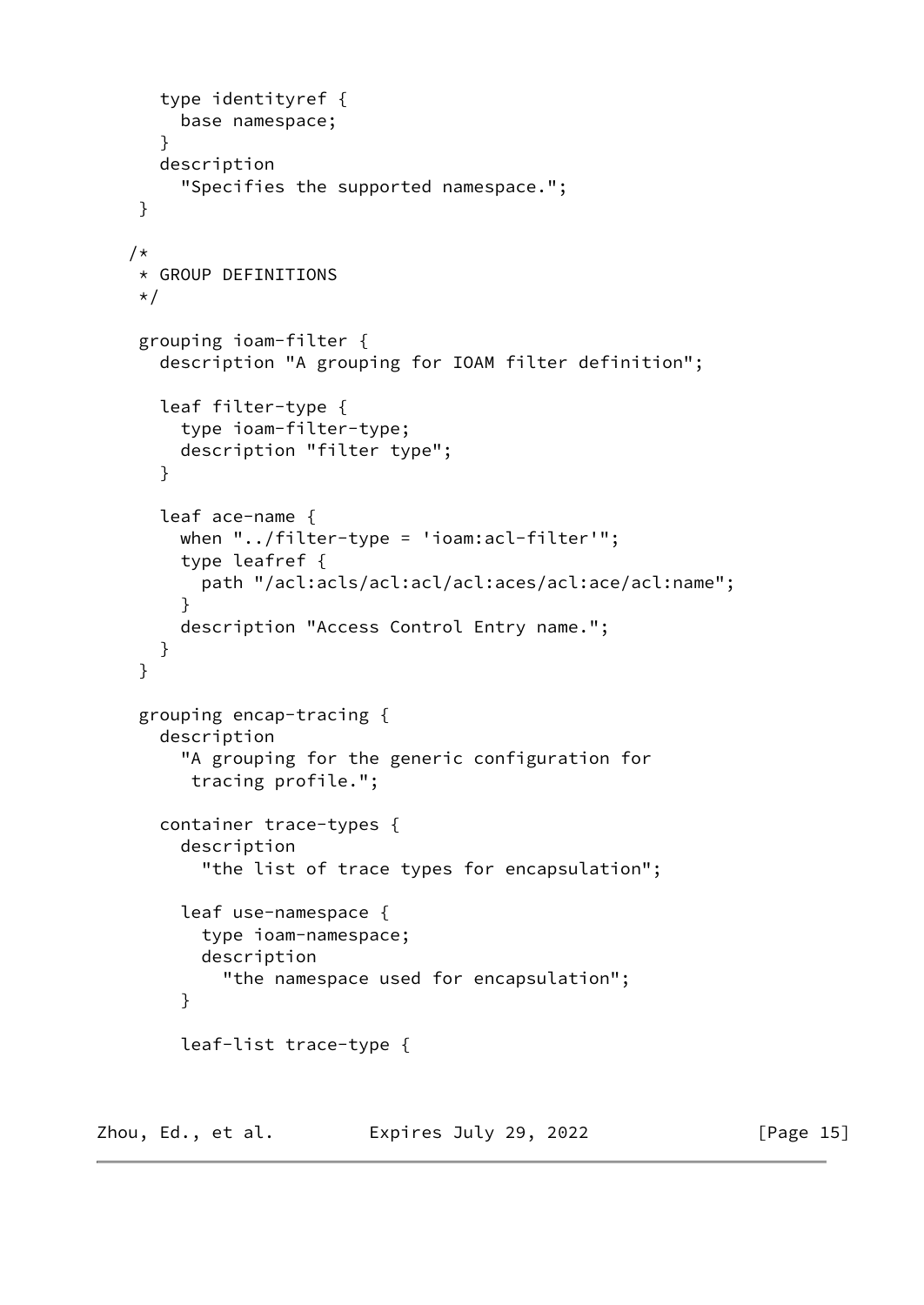```
 type ioam-trace-type;
           description
             "The trace type is only defined at the encapsulation node.";
 }
       }
       leaf enable-loopback-mode {
         type boolean;
         default false;
         description
           "Loopback mode is used to send a copy of a packet back towards
           the source. The loopback mode is only defined at the
           encapsulation node.";
       }
       leaf enable-active-mode {
         type boolean;
         default false;
         description
           "Active mode indicates that a packet is used for active
            measurement. An IOAM decapsulating node that receives a
            packet with the Active flag set in one of its Trace options
            must terminate the packet.";
       }
     }
     grouping ioam-incremental-tracing-profile {
       description
         "A grouping for incremental tracing profile.";
       leaf node-action {
         type ioam-node-action;
         description "node action";
       }
      uses encap-tracing {
         when "node-action = 'ioam:action-encapsulate'";
       }
       leaf max-length {
         when "../node-action = 'ioam:action-encapsulate'";
         type uint32;
         units bytes;
         description
           "This field specifies the maximum length of the node data list
           in octets. The max-length is only defined at the
           encapsulation node. And it's only used for the incremental
```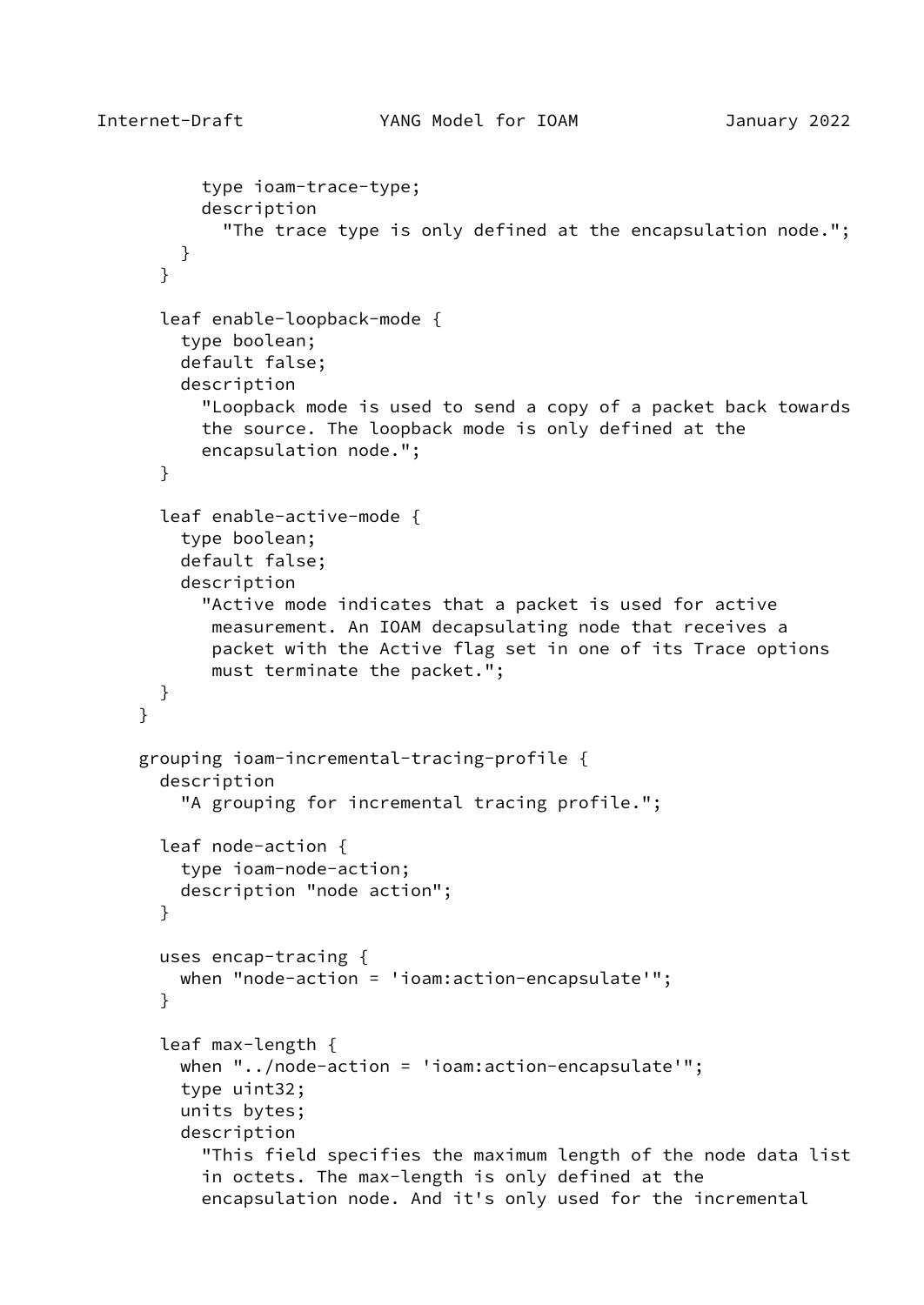```
 tracing mode.";
```

|   | Zhou, Ed., et al.                                                               | Expires July 29, 2022                                                                                                                                                                                                                                                                                                                                        | [Page $16$ ] |
|---|---------------------------------------------------------------------------------|--------------------------------------------------------------------------------------------------------------------------------------------------------------------------------------------------------------------------------------------------------------------------------------------------------------------------------------------------------------|--------------|
|   | Internet-Draft                                                                  | YANG Model for IOAM                                                                                                                                                                                                                                                                                                                                          | January 2022 |
| } | }                                                                               |                                                                                                                                                                                                                                                                                                                                                              |              |
|   | description                                                                     | grouping ioam-preallocated-tracing-profile {<br>"A grouping for incremental tracing profile.";                                                                                                                                                                                                                                                               |              |
|   | leaf node-action {<br>type ioam-node-action;<br>description "node action";<br>} |                                                                                                                                                                                                                                                                                                                                                              |              |
| } | uses encap-tracing $\{$<br>}                                                    | when "node-action = 'ioam: $\arction$ -encapsulate'";                                                                                                                                                                                                                                                                                                        |              |
|   | description                                                                     | grouping ioam-direct-export-profile {<br>"A grouping for direct export profile.";                                                                                                                                                                                                                                                                            |              |
|   | leaf node-action {<br>type ioam-node-action;<br>description "node action";<br>} |                                                                                                                                                                                                                                                                                                                                                              |              |
|   | uses encap-tracing $\{$<br>}                                                    | when "node-action = 'ioam: $\arction-encapsulate'$ ";                                                                                                                                                                                                                                                                                                        |              |
|   | leaf flow-id $\{$<br>type uint32;<br>description                                | when "/node-action = 'ioam:action-encapsulate'";<br>"A 32-bit flow identifier. The field is set at the<br>encapsulating node. The Flow ID can be uniformly assigned<br>by a central controller or algorithmically generated by the<br>encapsulating node. The latter approach cannot guarantee<br>the uniqueness of Flow ID, yet the conflict probability is |              |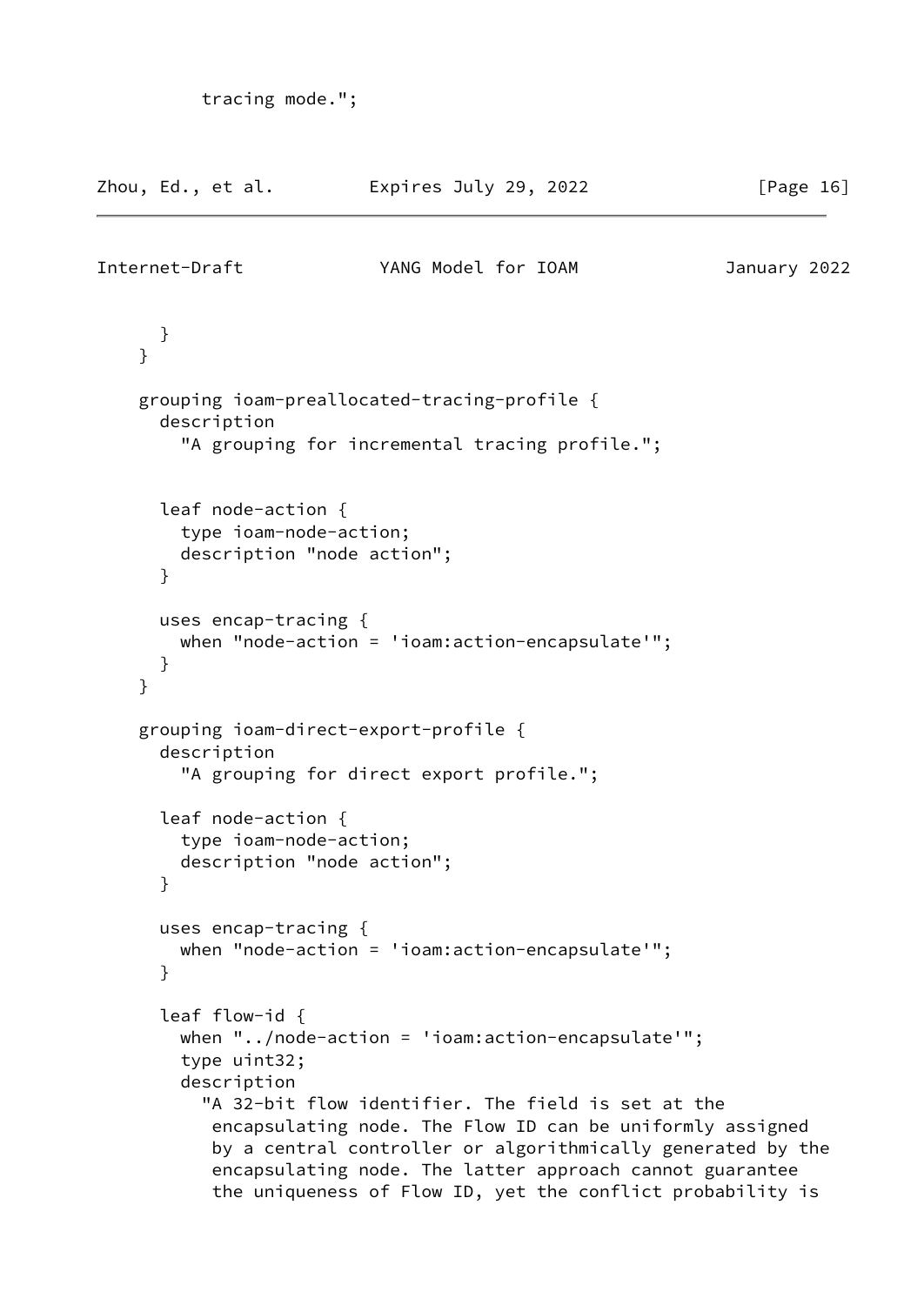```
 small due to the large Flow ID space.flow-id is used to
            correlate the exported data of the same flow from multiple
            nodes and from multiple packets.";
       }
     }
     grouping ioam-e2e-profile {
       description
Zhou, Ed., et al.         Expires July 29, 2022           [Page 17]
Internet-Draft YANG Model for IOAM January 2022
         "A grouping for edge to edge profile.";
       leaf node-action {
         type ioam-node-action;
         description
           "indicate how the node act for this profile";
       }
       container e2e-types {
         when "../node-action = 'ioam:action-encapsulate'";
         description
           "the list of e2e types for encapsulation";
         leaf use-namespace {
           type ioam-namespace;
           description
             "the namespace used for encapsulation";
         }
         leaf-list e2e-type {
           type ioam-e2e-type;
           description
             "The e2e type is only defined at the encapsulation node.";
         }
       }
     }
     grouping ioam-admin-config {
       description
         "IOAM top-level administrative configuration.";
       leaf enabled {
         type boolean;
```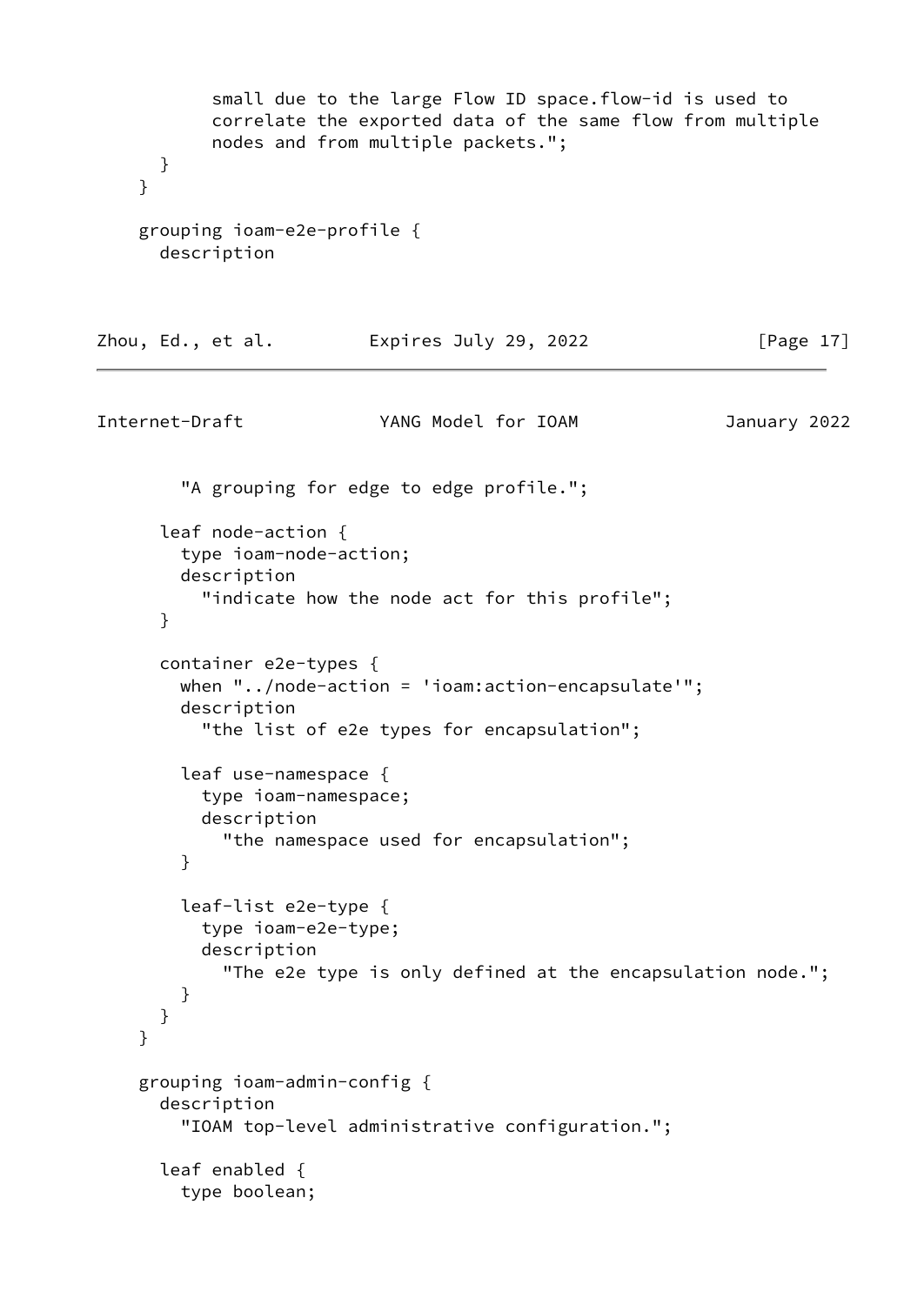```
 default false;
        description
          "When true, IOAM configuration is enabled for the system.
           Meanwhile, the IOAM data-plane functionality is enabled.";
      }
    }
    /*
    * DATA NODES
    */
    container ioam {
      description "IOAM top level container";
      container ioam-info {
Zhou, Ed., et al. Expires July 29, 2022 [Page 18]
Internet-Draft YANG Model for IOAM January 2022
        config false;
        description
          "Describes assistant information such as units or timestamp
           format. So that monitoring systems can interpret the IOAM
           data.";
        leaf timestamp-type {
          type identityref {
            base lime:timestamp-type;
 }
          description
            "Type of timestamp, such as Truncated PTP or NTP.";
        }
        list available-interface {
          key "if-name";
          ordered-by user;
          description
            "A list of available interfaces that support IOAM.";
          leaf if-name {
            type leafref {
              path "/if:interfaces/if:interface/if:name";
 }
            description "Interface name.";
          }
        }
```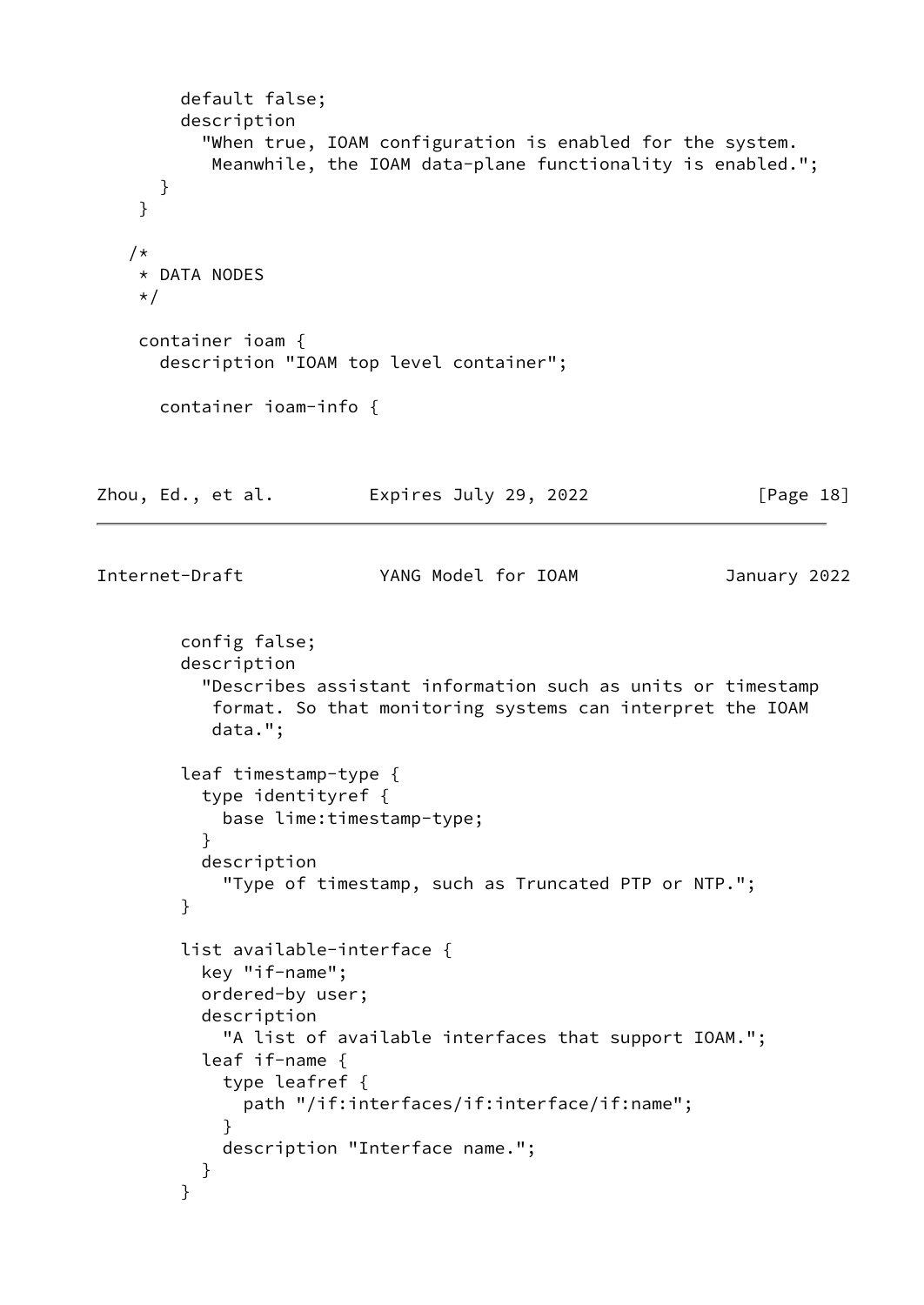```
 }
       container ioam-profiles {
         description
           "Contains a list of IOAM profiles.";
         container admin-config {
           description
             "Contains all the administrative configurations related to
              the IOAM functionalities and all the IOAM profiles.";
           uses ioam-admin-config;
         }
         list ioam-profile {
           key "profile-name";
           ordered-by user;
           description
             "A list of IOAM profiles that configured on the node.";
           leaf profile-name {
             type string;
Zhou, Ed., et al.         Expires July 29, 2022           [Page 19]
Internet-Draft YANG Model for IOAM January 2022
             mandatory true;
             description
               "Unique identifier for each IOAM profile";
           }
           container filter {
             uses ioam-filter;
             description
               "The filter which is used to indicate the flow to apply
               IOAM.";
 }
           leaf protocol-type {
             type ioam-protocol-type;
             description
               "This item is used to indicate the carrier protocol where
               the IOAM is applied.";
           }
```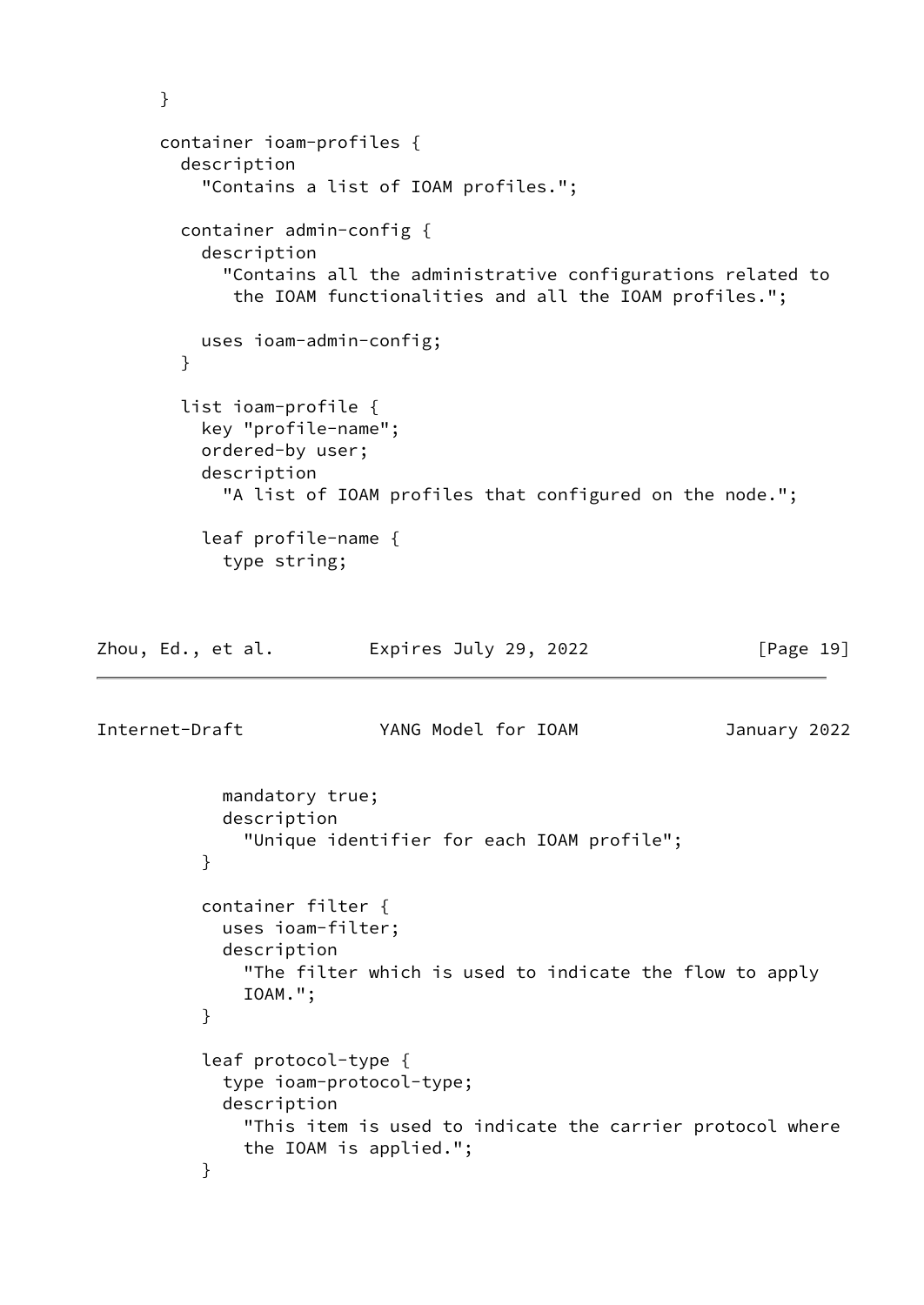```
 container incremental-tracing-profile {
            if-feature incremental-trace;
            description
              "describe the profile for incremental tracing option";
            leaf enabled {
              type boolean;
              default false;
              description
                 "When true, apply incremental tracing option to the
                 specified flow identified by the filter.";
 }
            uses ioam-incremental-tracing-profile;
 }
          container preallocated-tracing-profile {
            if-feature preallocated-trace;
            description
              "describe the profile for preallocated tracing option";
            leaf enabled {
              type boolean;
              default false;
              description
                 "When true, apply preallocated tracing option to the
                 specified flow identified by the following filter.";
 }
```
Zhou, Ed., et al. Expires July 29, 2022 [Page 20]

Internet-Draft YANG Model for IOAM January 2022

 uses ioam-preallocated-tracing-profile; } container direct-export-profile { if-feature direct-export; description "describe the profile for direct-export option"; leaf enabled { type boolean; default false; description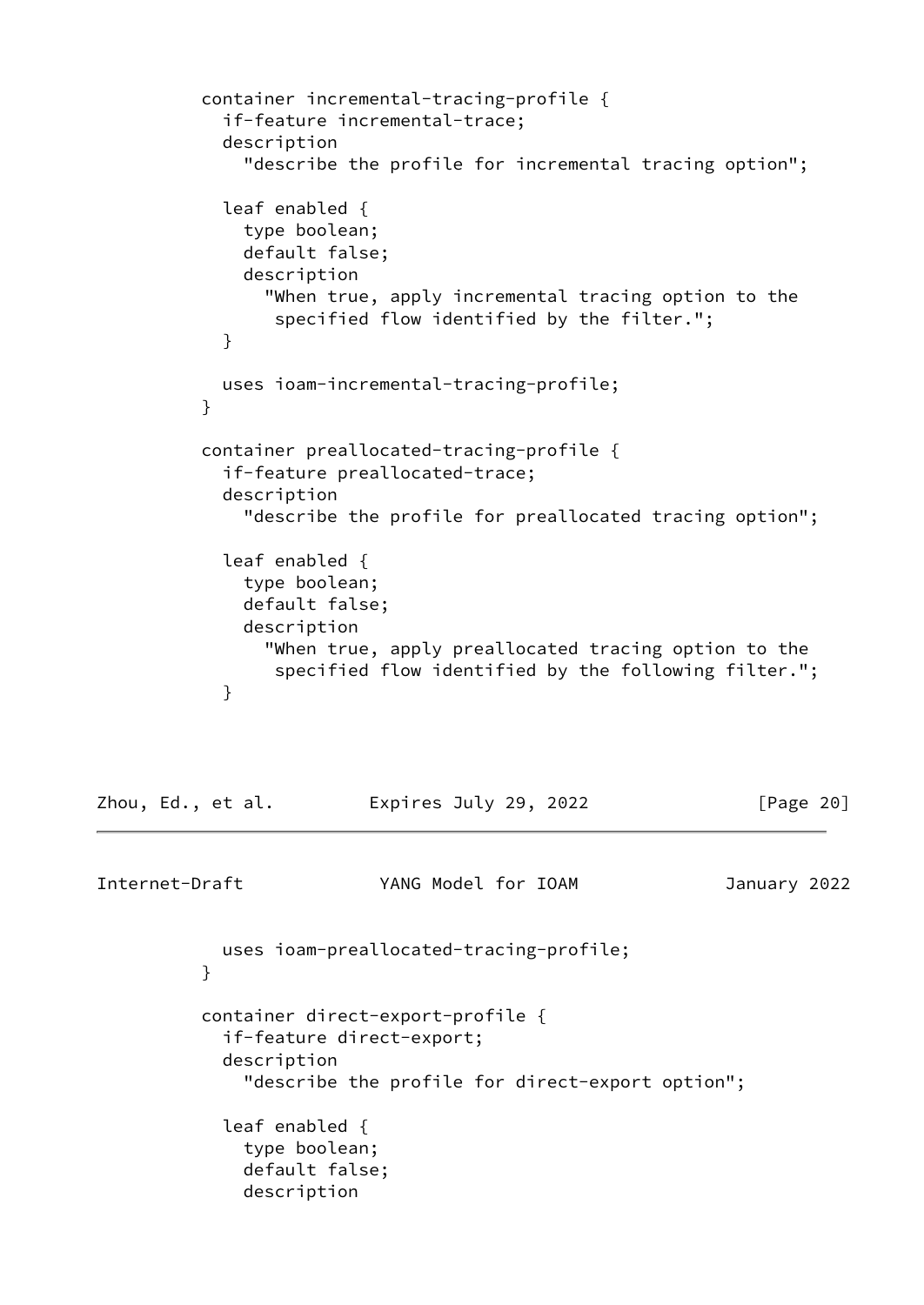```
 "When true, apply direct-export option to the
                 specified flow identified by the following filter.";
 }
            uses ioam-direct-export-profile;
 }
          container pot-profile {
            if-feature proof-of-transit;
            description
              "describe the profile for PoT option";
            leaf enabled {
              type boolean;
              default false;
              description
                "When true, apply Proof of Transit option to the
                 specified flow identified by the following filter.";
 }
            leaf pot-type {
              type ioam-pot-type;
              description
                "The type of a particular POT variant that specifies
                 the POT data that is included..";
 }
          }
          container e2e-profile {
            if-feature edge-to-edge;
            description
              "describe the profile for e2e option";
            leaf enabled {
              type boolean;
              default false;
Zhou, Ed., et al.            Expires July 29, 2022                  [Page 21]
Internet-Draft YANG Model for IOAM January 2022
              description
                "When true, apply edge to edge option to the
                 specified flow identified by the following filter.";
 }
```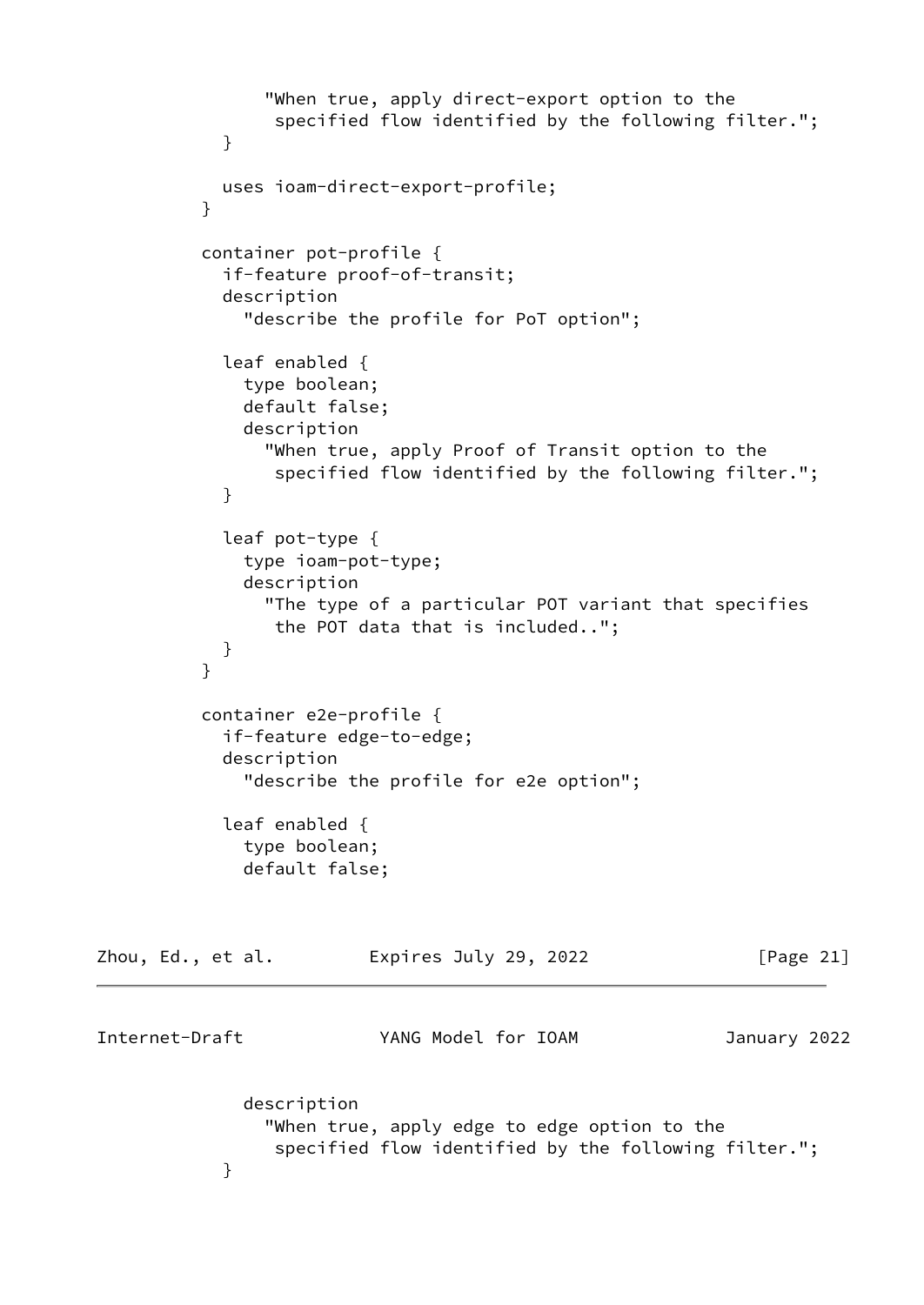```
 uses ioam-e2e-profile;
           }
        }
     }
   }
 }
 <CODE ENDS>
```
<span id="page-24-0"></span>[5](#page-24-0). Security Considerations

 The YANG module specified in this document defines a schema for data that is designed to be accessed via network management protocols such as NETCONF [[RFC6241\]](https://datatracker.ietf.org/doc/pdf/rfc6241) or RESTCONF [\[RFC8040](https://datatracker.ietf.org/doc/pdf/rfc8040)]. The lowest NETCONF layer is the secure transport layer, and the mandatory-to-implement secure transport is Secure Shell (SSH) [\[RFC6242](https://datatracker.ietf.org/doc/pdf/rfc6242)]. The lowest RESTCONF layer is HTTPS, and the mandatory-to-implement secure transport is TLS [\[RFC8446](https://datatracker.ietf.org/doc/pdf/rfc8446)].

 The Network Configuration Access Control Model (NACM) [[RFC8341](https://datatracker.ietf.org/doc/pdf/rfc8341)] provides the means to restrict access for particular NETCONF or RESTCONF users to a preconfigured subset of all available NETCONF or RESTCONF protocol operations and content.

 There are a number of data nodes defined in this YANG module that are writable/creatable/deletable (i.e., config true, which is the default). These data nodes may be considered sensitive or vulnerable in some network environments. Write operations (e.g., edit-config) to these data nodes without proper protection can have a negative effect on network operations. These are the subtrees and data nodes and their sensitivity/vulnerability:

o /ioam/ioam-profiles/admin-config

 The items in the container above include the top level administrative configurations related to the IOAM functionalities and all the IOAM profiles. Unexpected changes to these items could lead to the IOAM function disruption and/ or misbehavior of all the IOAM profiles.

o /ioam/ioam-profiles/ioam-profile

 The entries in the list above include the whole IOAM profile configurations which indirectly create or modify the device

| Zhou, Ed., et al. |  | Expires July 29, 2022 | [Page 22] |  |
|-------------------|--|-----------------------|-----------|--|
|                   |  |                       |           |  |

<span id="page-24-1"></span>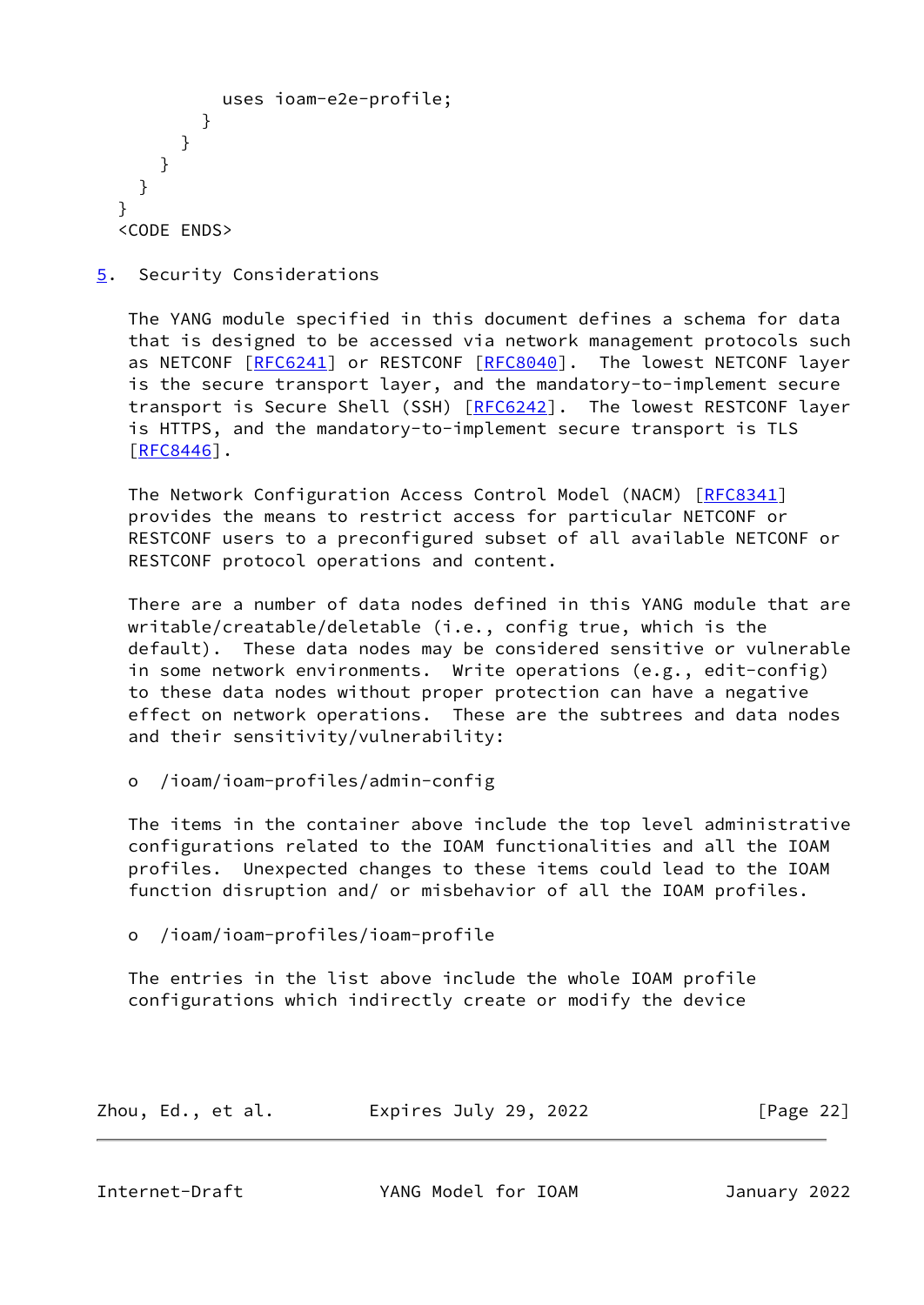configurations. Unexpected changes to these entries could lead to the mistake of the IOAM behavior for the corresponding flows.

<span id="page-25-0"></span>[6](#page-25-0). IANA Considerations

 RFC Ed.: In this section, replace all occurrences of 'XXXX' with the actual RFC number (and remove this note).

 IANA is requested to assign a new URI from the IETF XML Registry [\[RFC3688](https://datatracker.ietf.org/doc/pdf/rfc3688)]. The following URI is suggested:

> URI: urn:ietf:params:xml:ns:yang:ietf-ioam Registrant Contact: The IESG. XML: N/A; the requested URI is an XML namespace.

 This document also requests a new YANG module name in the YANG Module Names registry [\[RFC7950](https://datatracker.ietf.org/doc/pdf/rfc7950)] with the following suggestion:

> name: ietf-ioam namespace: urn:ietf:params:xml:ns:yang:ietf-ioam prefix: ioam reference: RFC XXXX

<span id="page-25-1"></span>[7](#page-25-1). Acknowledgements

 For their valuable comments, discussions, and feedback, we wish to acknowledge Greg Mirsky, Reshad Rahman, Tom Petch and Mickey Spiegel.

- <span id="page-25-2"></span>[8](#page-25-2). References
- <span id="page-25-3"></span>[8.1](#page-25-3). Normative References

<span id="page-25-4"></span> [I-D.ietf-ippm-ioam-data] Brockners, F., Bhandari, S., and T. Mizrahi, "Data Fields for In-situ OAM", [draft-ietf-ippm-ioam-data-17](https://datatracker.ietf.org/doc/pdf/draft-ietf-ippm-ioam-data-17) (work in progress), December 2021.

<span id="page-25-5"></span> [I-D.ietf-ippm-ioam-direct-export] Song, H., Gafni, B., Zhou, T., Li, Z., Brockners, F., Bhandari, S., Sivakolundu, R., and T. Mizrahi, "In-situ OAM Direct Exporting", [draft-ietf-ippm-ioam-direct](https://datatracker.ietf.org/doc/pdf/draft-ietf-ippm-ioam-direct-export-07) [export-07](https://datatracker.ietf.org/doc/pdf/draft-ietf-ippm-ioam-direct-export-07) (work in progress), October 2021.

 [RFC2119] Bradner, S., "Key words for use in RFCs to Indicate Requirement Levels", [BCP 14](https://datatracker.ietf.org/doc/pdf/bcp14), [RFC 2119](https://datatracker.ietf.org/doc/pdf/rfc2119), DOI 10.17487/RFC2119, March 1997, <[https://www.rfc-editor.org/info/rfc2119>](https://www.rfc-editor.org/info/rfc2119).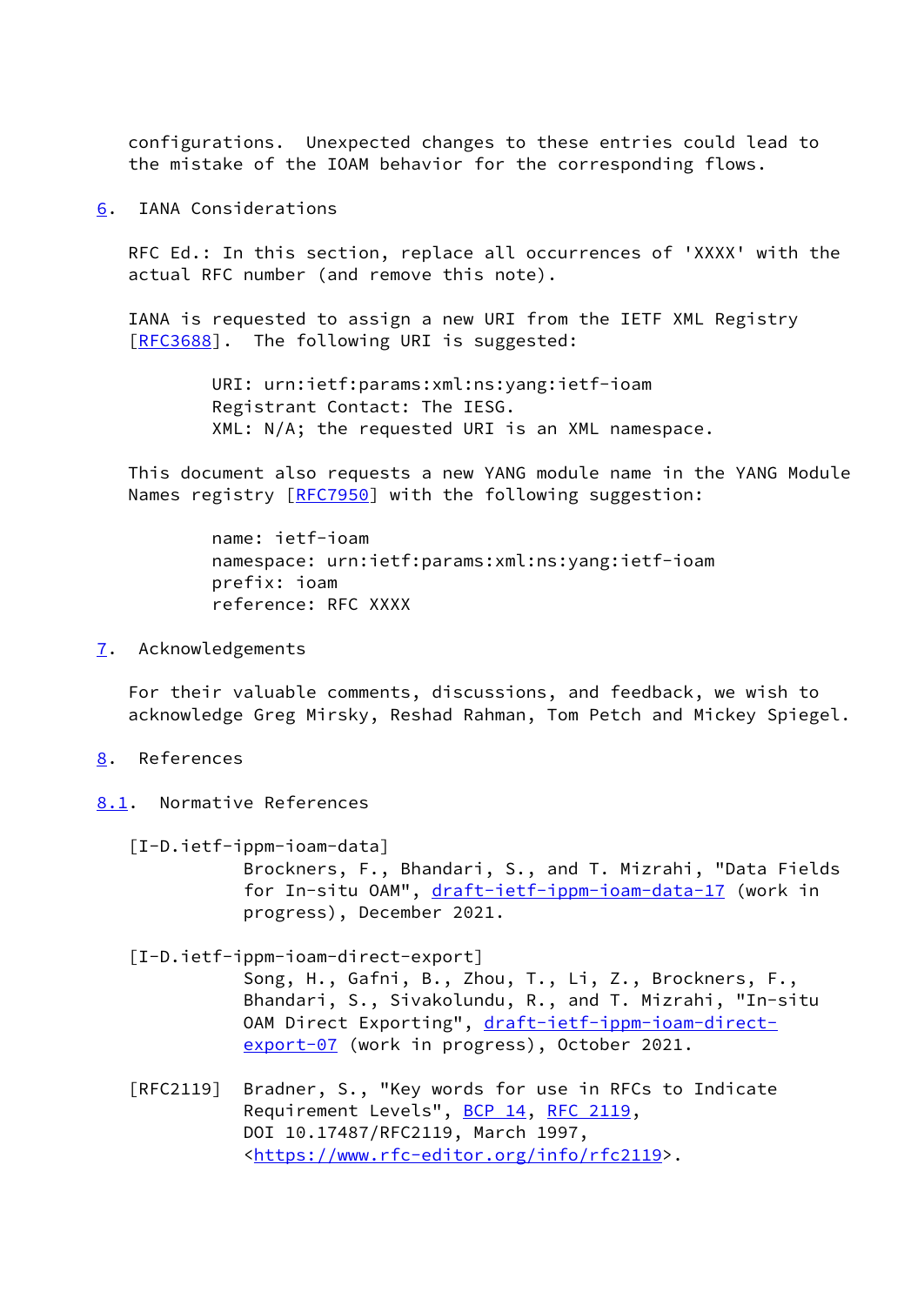<span id="page-26-0"></span>Internet-Draft YANG Model for IOAM January 2022

- [RFC3688] Mealling, M., "The IETF XML Registry", [BCP 81](https://datatracker.ietf.org/doc/pdf/bcp81), [RFC 3688](https://datatracker.ietf.org/doc/pdf/rfc3688), DOI 10.17487/RFC3688, January 2004, <[https://www.rfc-editor.org/info/rfc3688>](https://www.rfc-editor.org/info/rfc3688).
- [RFC6241] Enns, R., Ed., Bjorklund, M., Ed., Schoenwaelder, J., Ed., and A. Bierman, Ed., "Network Configuration Protocol (NETCONF)", [RFC 6241,](https://datatracker.ietf.org/doc/pdf/rfc6241) DOI 10.17487/RFC6241, June 2011, <[https://www.rfc-editor.org/info/rfc6241>](https://www.rfc-editor.org/info/rfc6241).
- [RFC6242] Wasserman, M., "Using the NETCONF Protocol over Secure Shell (SSH)", [RFC 6242](https://datatracker.ietf.org/doc/pdf/rfc6242), DOI 10.17487/RFC6242, June 2011, <[https://www.rfc-editor.org/info/rfc6242>](https://www.rfc-editor.org/info/rfc6242).
- [RFC7950] Bjorklund, M., Ed., "The YANG 1.1 Data Modeling Language", [RFC 7950,](https://datatracker.ietf.org/doc/pdf/rfc7950) DOI 10.17487/RFC7950, August 2016, <[https://www.rfc-editor.org/info/rfc7950>](https://www.rfc-editor.org/info/rfc7950).
- [RFC8040] Bierman, A., Bjorklund, M., and K. Watsen, "RESTCONF Protocol", [RFC 8040](https://datatracker.ietf.org/doc/pdf/rfc8040), DOI 10.17487/RFC8040, January 2017, <[https://www.rfc-editor.org/info/rfc8040>](https://www.rfc-editor.org/info/rfc8040).
- [RFC8174] Leiba, B., "Ambiguity of Uppercase vs Lowercase in [RFC](https://datatracker.ietf.org/doc/pdf/rfc2119) [2119](https://datatracker.ietf.org/doc/pdf/rfc2119) Key Words", [BCP 14](https://datatracker.ietf.org/doc/pdf/bcp14), [RFC 8174,](https://datatracker.ietf.org/doc/pdf/rfc8174) DOI 10.17487/RFC8174, May 2017, [<https://www.rfc-editor.org/info/rfc8174](https://www.rfc-editor.org/info/rfc8174)>.
- [RFC8340] Bjorklund, M. and L. Berger, Ed., "YANG Tree Diagrams", [BCP 215](https://datatracker.ietf.org/doc/pdf/bcp215), [RFC 8340,](https://datatracker.ietf.org/doc/pdf/rfc8340) DOI 10.17487/RFC8340, March 2018, <[https://www.rfc-editor.org/info/rfc8340>](https://www.rfc-editor.org/info/rfc8340).
- [RFC8341] Bierman, A. and M. Bjorklund, "Network Configuration Access Control Model", STD 91, [RFC 8341](https://datatracker.ietf.org/doc/pdf/rfc8341), DOI 10.17487/RFC8341, March 2018, <[https://www.rfc-editor.org/info/rfc8341>](https://www.rfc-editor.org/info/rfc8341).
- [RFC8446] Rescorla, E., "The Transport Layer Security (TLS) Protocol Version 1.3", [RFC 8446](https://datatracker.ietf.org/doc/pdf/rfc8446), DOI 10.17487/RFC8446, August 2018, <[https://www.rfc-editor.org/info/rfc8446>](https://www.rfc-editor.org/info/rfc8446).
- [RFC8519] Jethanandani, M., Agarwal, S., Huang, L., and D. Blair, "YANG Data Model for Network Access Control Lists (ACLs)", [RFC 8519,](https://datatracker.ietf.org/doc/pdf/rfc8519) DOI 10.17487/RFC8519, March 2019, <[https://www.rfc-editor.org/info/rfc8519>](https://www.rfc-editor.org/info/rfc8519).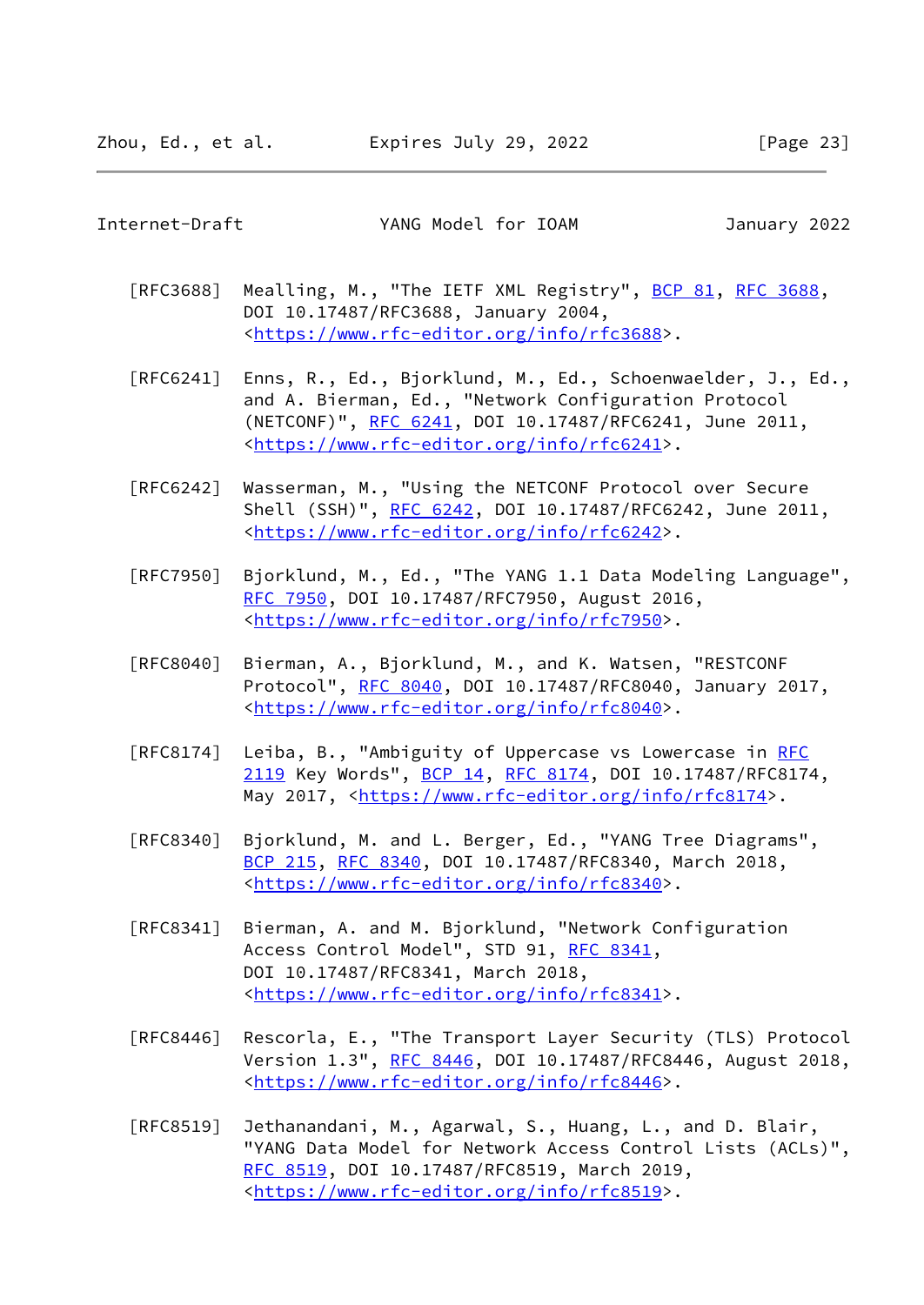## <span id="page-27-0"></span>[8.2](#page-27-0). Informative References

| Zhou, Ed., et al. | Expires July 29, 2022 | [Page 24] |
|-------------------|-----------------------|-----------|
|-------------------|-----------------------|-----------|

<span id="page-27-2"></span>Internet-Draft YANG Model for IOAM January 2022

<span id="page-27-3"></span> [I-D.ietf-ippm-ioam-ipv6-options] Bhandari, S. and F. Brockners, "In-situ OAM IPv6 Options", [draft-ietf-ippm-ioam-ipv6-options-06](https://datatracker.ietf.org/doc/pdf/draft-ietf-ippm-ioam-ipv6-options-06) (work in progress), July 2021.

<span id="page-27-4"></span> [I-D.ietf-sfc-ioam-nsh] Brockners, F. and S. Bhandari, "Network Service Header (NSH) Encapsulation for In-situ OAM (IOAM) Data", [draft](https://datatracker.ietf.org/doc/pdf/draft-ietf-sfc-ioam-nsh-06) [ietf-sfc-ioam-nsh-06](https://datatracker.ietf.org/doc/pdf/draft-ietf-sfc-ioam-nsh-06) (work in progress), July 2021.

<span id="page-27-1"></span>[Appendix A.](#page-27-1) Examples

This appendix is non-normative.

tbd

Authors' Addresses

 Tianran Zhou Huawei 156 Beiqing Rd. Beijing 100095 China

Email: zhoutianran@huawei.com

 Jim Guichard Futurewei United States of America

Email: james.n.guichard@futurewei.com

Frank Brockners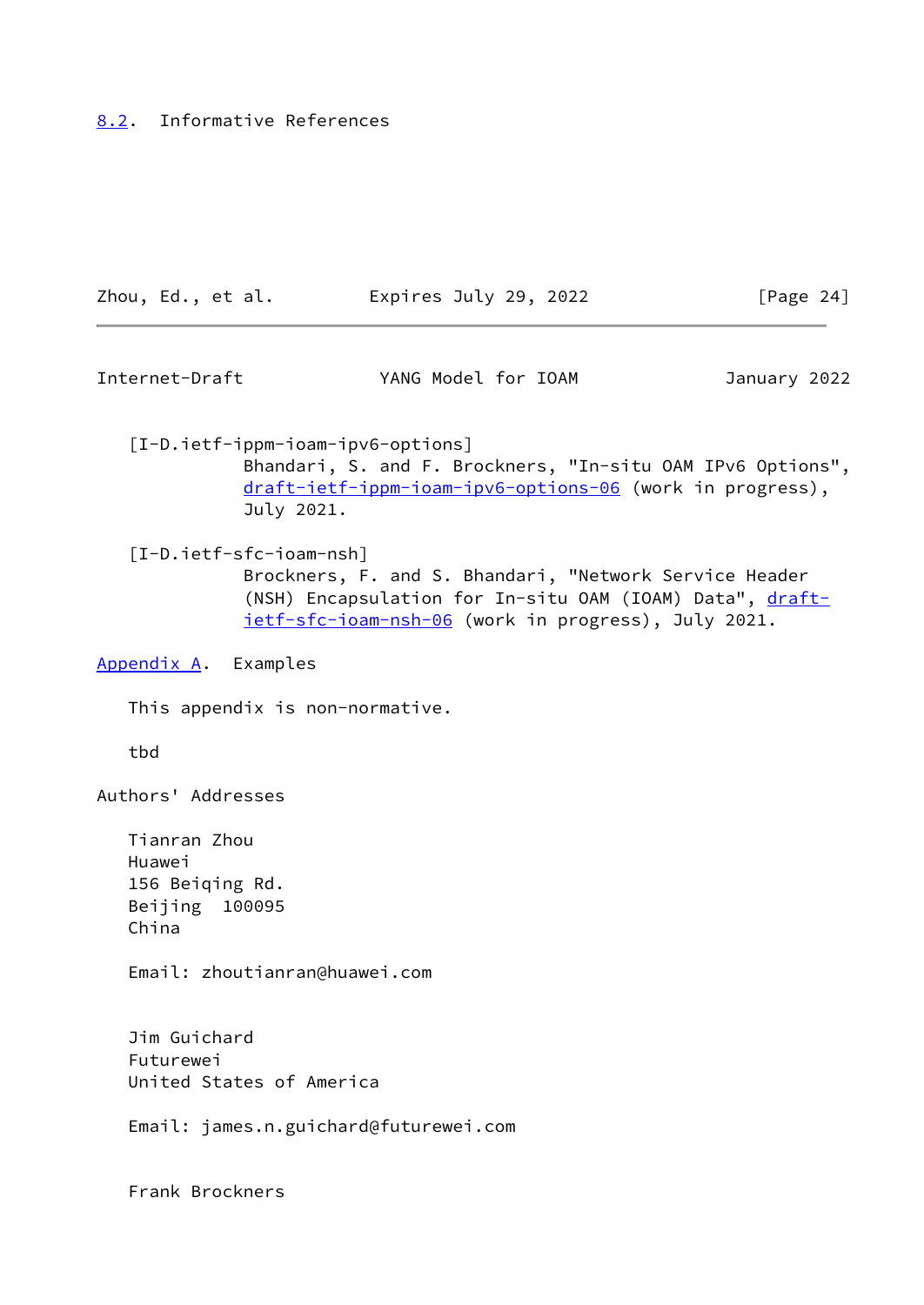| Internet-Draft                                                                 | YANG Model for IOAM   | January 2022 |
|--------------------------------------------------------------------------------|-----------------------|--------------|
| Zhou, Ed., et al.                                                              | Expires July 29, 2022 | [Page $25$ ] |
| Email: fbrockne@cisco.com                                                      |                       |              |
| Germany                                                                        |                       |              |
| Cisco Systems<br>Hansaallee 249, 3rd Floor<br>Duesseldorf, Nordrhein-Westfalen | 40549                 |              |

 Srihari Raghavan Cisco Systems Tril Infopark Sez, Ramanujan IT City Neville Block, 2nd floor, Old Mahabalipuram Road Chennai, Tamil Nadu 600113 India

Email: srihari@cisco.com